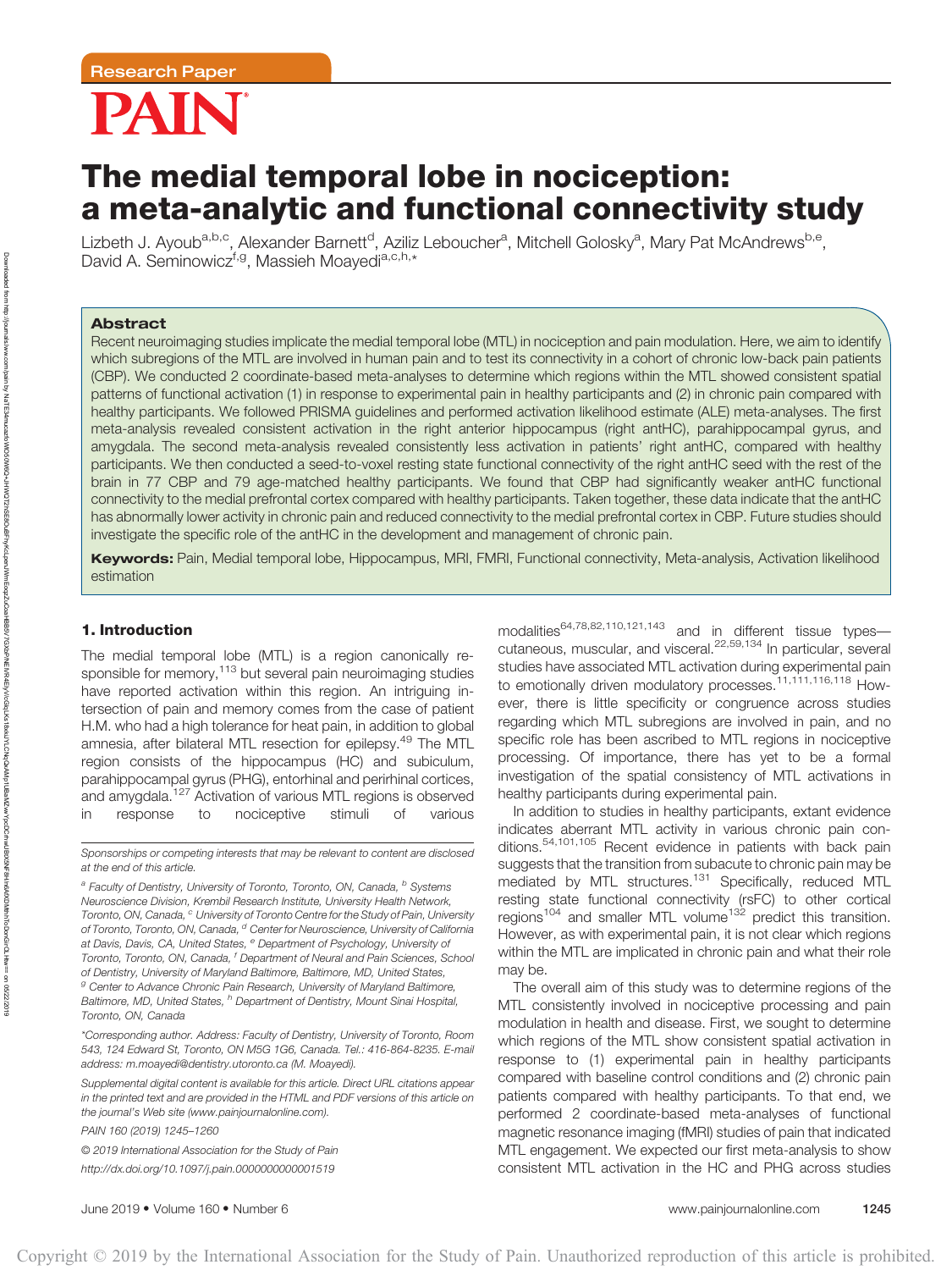reporting MTL activity. We expected our second meta-analysis to show consistent MTL activation in the HC across chronic pain neuroimaging studies. These analyses are the first formalized investigation of MTL functioning in nociceptive processing.

To generate hypotheses about the mechanistic role of the HC in nociceptive processing from existing data, it is important to explore its network interactions. Thus, we aimed to determine the connectivity of those regions elucidated by our meta-analyses using data from 4 distinct cohorts of chronic low-back pain patients (CBP). Given previous observations of abnormal MTL engagement in CBP, we predicted that CBP would show abnormal rsFC to regions involved in processing the affective dimension of pain, ie, the anterior insula, midcingulate cortex, amygdala, and medial prefrontal cortex (mPFC).<sup>24,30,32,108,131</sup>

# 2. Methods

Our activation likelihood estimation (ALE) meta-analysis followed the Preferred Reporting Items for Systematic Reviews and Meta-Analyses (PRISMA) 2015 guidelines and checklist.<sup>100</sup>

#### 2.1. Article selection criteria

Our article selection followed the PRISMA flow diagrams<sup>99</sup> as shown in **Figure 1**. Studies were excluded based on any of the following 9 criteria: (1) animal studies; (2) did not use standardized stereotactic (Montreal Neurological Institute [MNI] or Talairach) brain coordinates; (3) case reports; (4) diagnostic or surgical MRI; (5) structural imaging; (6) studies of acute medical pain conditions; (7) fMRI studies without a baseline control (for experimental pain studies) or control group (for chronic pain studies); (8) studies not written in the English language; and (9) studies that are not peer-reviewed. As such, we selected human neuroimaging studies with whole-brain and region-of-interest analyses, reporting stereotactic brain coordinates. Three investigators (L.J.A., M.G., and M.M.) independently performed the database searches and followed PRISMA guidelines by screening and determining study eligibility. In addition, quality assessment for each article selected was conducted by using a modified version of Downs and Black's quality assessment score.<sup>18,31</sup> We accounted for statistical significance of the results by qualitatively assigning a maximum score of 2 for articles, which applied multiple comparison corrections to analyses (the Quality Assessment Scoresheet is available in the Supplementary content, available at [http://links.lww.com/PAIN/A756\)](http://links.lww.com/PAIN/A756).

#### 2.2. Database searches

#### 2.2.1. Traditional databases

We conducted a systematic search through the Pubmed, Web of Science, Embase, and Medline databases on November 9, 2017. A keyword search of the following terms was conducted on all databases (medial temporal lobe OR hippocamp\* OR parahippocamp\*) AND pain AND ((FMRI OR functional magnetic resonance imaging OR functional MRI) OR (BOLD OR blood oxygen level dependent) OR (PET OR positron emission tomography) OR (ASL OR arterial spin labelling)).

#### 2.2.2. Neurosynth

We also performed a search of the Neurosynth database [\(http://](http://www.neurosynth.org) [www.neurosynth.org](http://www.neurosynth.org))141 on November 9, 2017, as this provides the

ability to cross-search keywords ("pain," "painful," and "chronic pain") with brain coordinates. This increased the sensitivity of the metaanalysis as Neurosynth extracts coordinates from the tables in a catalogued study; therefore, even if the HC was not highlighted as a finding in the title, abstract, or keywords of a study, we would still be able to identify the study. The MNI coordinates used for the HC search were derived from our previous study of hippocampal parcellation<sup>3</sup> as follows: the right anterior hippocampus (antHC) is  $(24, 13, -21)$ ; the left antHC is  $(-22, -12, -20)$ ; the right posterior HC is  $(29, -26, -9)$ ; and left posterior HC is  $(-27, 25, -12)$ . We used a liberal search sphere (radius  $= 15$  mm) to maximize the number of studies identified and to include adjacent structures, such as the PHG and amygdala (see Supplementary Fig. 1, available at [http://links.lww.com/PAIN/](http://links.lww.com/PAIN/A756) [A756](http://links.lww.com/PAIN/A756)). The same article selection criteria set out for the traditional databases were applied, with the added constraint that the HC was listed as a significant finding in at least one contrast.

#### 2.3. Coordinate-based meta-analysis

We performed a coordinate-based meta-analysis using the ALE algorithm to identify consistent regions of brain activity within the MTL in healthy participants and chronic pain patients. Brain coordinates (foci) were computed using GingerALE (v3.0) to generate probabilistic maps of activation<sup>70</sup> [\(http://brainmap.org/ale\)](http://brainmap.org/ale).

# 2.3.1. Activation likelihood estimation mask

We restricted the permutation space for the null distribution of our ALE meta-analysis to the MTL region. To do so, we constructed an MTL mask on the standard MNI152 brain in FSLeyes v.0.22.6. The mask comprised regions selected from the Jülich Histological Atlas, including the centromedial, laterobasal and superficial amygdalae, hippocampus cornu ammonis, entorhinal cortex, dentate gyrus, hippocampal amygdaloid transition, and subiculum. The final MTL mask includes the amygdala, hippocampus, and PHG (see Supplementary Fig. 2, available at [http://](http://links.lww.com/PAIN/A756) [links.lww.com/PAIN/A756](http://links.lww.com/PAIN/A756)).

#### 2.3.2. Data organization

We conducted 4 separate meta-analyses as part of 2 investigations: (1) experimental pain in healthy participants and (2) chronic pain vs healthy participants. First, foci were manually extracted from selected articles and subsequently categorized into 4 separate datasheets according to the following contrasts: (1) greater MTL activation in healthy participants during experimental pain than in control conditions, such as warm, innocuous touch or baseline conditions (experimental pain  $>$  control conditions); (2) greater MTL activation during control conditions than painful conditions in healthy participants (experimental pain  $\lt$  control conditions); (3) greater MTL activation in chronic pain patients than in healthy participants (chronic pain patients  $>$  healthy participants); and (4) Greater MTL activation in healthy participants than in chronic pain patients (chronic pain patients  $\lt$  healthy participants). Foci derived from significant and nonsignificant statistical thresholds of contrasts reporting MTL activity were extracted from all studies. Three investigators (L.J.A., M.M., and M.G.) verified manual extraction of the foci, before running each meta-analysis.

#### 2.3.3. Activation likelihood estimation meta-analysis

In preparation for the ALE meta-analysis, all foci were standardized into MNI space. Foci reported using Talairach coordinates were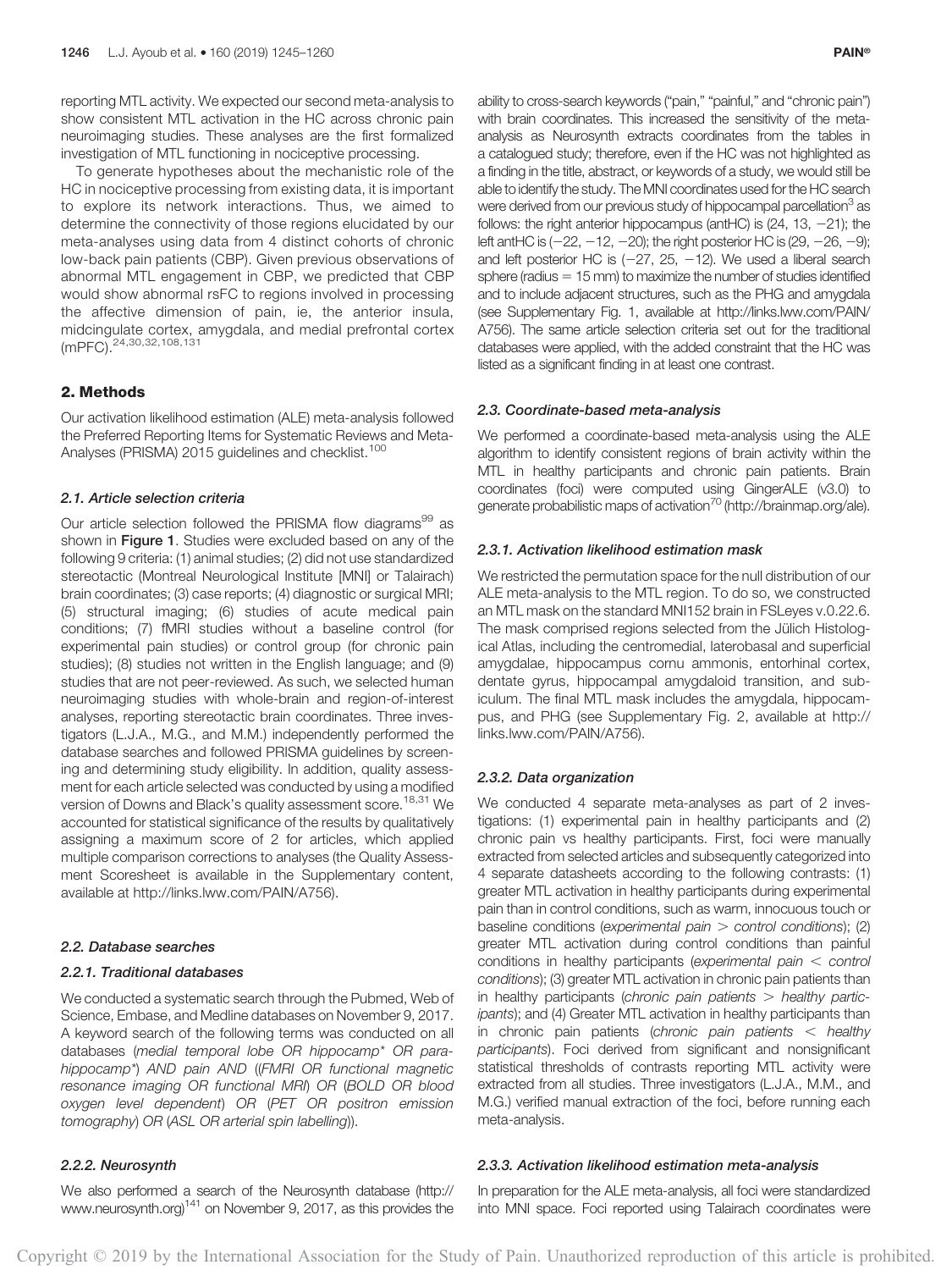

Figure 1. PRISMA flow diagram representing the process for article selection.

converted with "Talairach to MNI (FSL)".17 For each set of foci per experiment, the number of participants was added for weighting purposes. Once finalized, each datasheet was entered and computed separately into the software using a single data set analysis.35,36 We used the Turkeltaub algorithm to estimate the probability of activation at each voxel in the brain by reducing both within-experiment (interparticipants) and within-group (interlaboratory) variables.<sup>130</sup> The algorithm attributes an ALE score, a voxelbased value for each focus, to create a modeled activation map, 36 calculated using the maximum value with the "random effects" selection.<sup>35</sup> Furthermore, each focus is blurred with a Gaussian distribution, weighted by sample size, to minimize spatial uncertainty.<sup>71</sup> Finally, the cluster-level inference algorithm described by Eickhoff et al. $^{35}$  was used to compute the final thresholded ALE  $P$ value map with a permutation-based cluster correction  $P < 0.05$ (cluster-forming height threshold of  $P < 0.005$  with 1000 permutations), which uses a Monte Carlo simulation approach. The resulting maps were visualized and labelled in MNI space using FSLeyes v.0.22.6. Slice images were visualized and labelled in MNI space using "ch2bet" on MRIcron v2016.

# 2.4. Functional connectivity

Given that we found consistent pain-related activity in our metaanalyses in the right antHC region, and that rsFC of the antHC region has been previously shown to be a predictor for the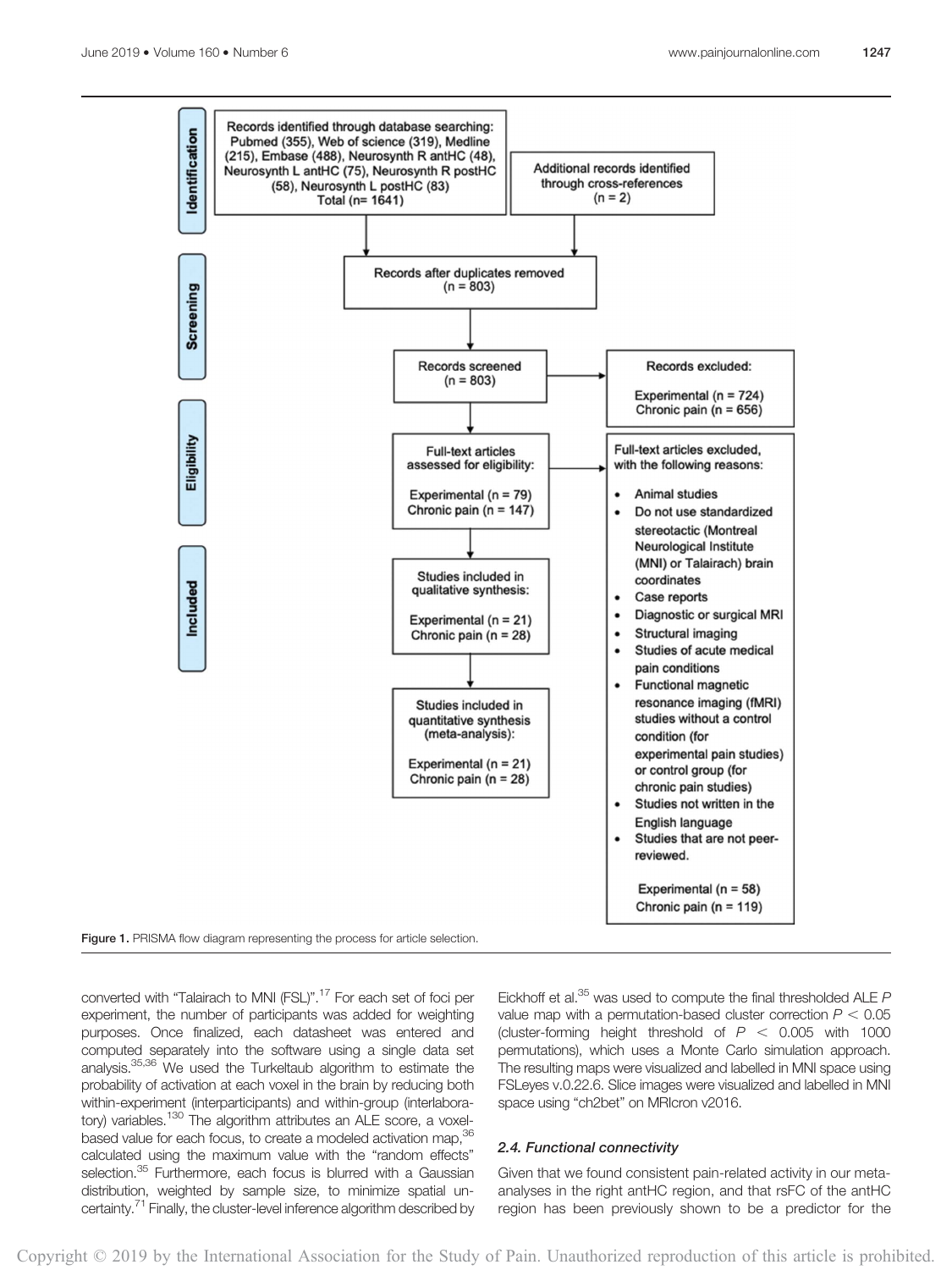transition from subacute to chronic back pain,<sup>104</sup> we conducted a whole-brain seed-to-voxel rsFC study of the right antHC region to investigate whether there were connectional differences between healthy participants and CBP. Furthermore, since we have shown that the right antHC region is activated in response to experimental pain in healthy participants and has abnormal activity in chronic pain, we sought to determine whether abnormal right antHC connectivity in CBP was related to pain characteristics, including pain duration and pain intensity.

# 2.4.1. Participants

Four resting state fMRI data sets comprising a total of 156 participants (CBP  $[n = 77]$  and age-matched healthy participants  $[n = 79]$ ) were included in the analysis. A summary of each data set characteristics is provided in Table 1.

# 2.4.1.1. Data set 1

The first data set initially consisted of 68 participants, 34 CBP and 34 healthy participants from the study by Mansour et al.<sup>85</sup> and was obtained from the "cbp\_resting" provided by the OpenPain Project (OPP) database (Principal investigator: A. Vania Apkarian; <http://www.openpain.org>). We consented to and followed Open-Pain Data Use Agreement, and procedures were approved by the University of Toronto's Human Research Ethics Board before data analysis. As described in the original manuscript, all participants were provided with written consent, and all experimental protocols were approved and conducted according to the Northwestern University's Institutional Review Board committee. Patients' clinical assessment included the Short-Form of the McGill Pain Questionnaire (SF-MPQ),<sup>95</sup> where the visual analog scale (VAS) ( $0 =$  no pain, 10 = worst pain imaginable) was used to evaluate pain intensity. Participants were given the questionnaire 1 hour before scanning.

# 2.4.1.2. Data set 2

Table 1

The second data set initially consistent of 36 participants, 20 CBP and 16 healthy participants and was previously published in a study investigating rsFC in CBP and acquired from Stone et al.<sup>19</sup>

The study was approved by McGill University Faculty of Medicine Institutional Review Board, the Montreal Neurological Institute (MNI) and Hospital Research Ethics Board, and the McGill University Health Centre Research Ethics Office. The participants gave written consent before starting the study. All participants completed the SF-MPQ for pain intensity before scanning; however, VAS data were not available.

# 2.4.1.3. Data set 3

The third data set initially included a total of 63 participants from Osaka, Japan (24 CBP, 39 healthy participants). This data set was obtained from "BrainNetworkChange\_Mano" on OPP database. We consented to and followed OpenPain Data Use Agreement. The original study was approved by the Ethics Committee for Human and Animal Research of the National Institute of Information and Communications Technology, Japan (reference 20140611).<sup>84</sup> All participants gave written consent before participating in the study. Pain intensity was measured on a VAS scale as part of the SF-MPQ on the day of scanning.

# 2.4.1.4. Data set 4

The fourth data set initially included 34 participants, 17 CBP and 17 healthy participants from Cambridge, UK, in "BrainNetwork-Change Mano" on OPP database. We consented to and followed OpenPain Data Use Agreement. The original study was approved by the East of England NRES Committee, Norfolk, UK (reference 13/EE/0098).<sup>84</sup> All participants gave written consent before participating in the study. The VAS scale as part of the SF-MPQ was to determine pain intensity on scan day.

# 2.4.2. Resting state functional magnetic resonance imaging data acquisition parameters

## 2.4.2.1. Data set 1

Functional T2\*-weighting brain images were acquired using a 3T Siemens Trio whole-body scanner, with an 8-channel head coil, during rest, as follows: TR =  $2.5$  seconds; TE =  $30$  ms; flip angle = 90°; in-plane matrix resolution =  $64 \times 64$ ; number of slices = 40;

| ______      | Data set characteristics. |                 |           |    |                         |                              |            |                  |                                |                                                            |                                                          |                                    |                   |          |
|-------------|---------------------------|-----------------|-----------|----|-------------------------|------------------------------|------------|------------------|--------------------------------|------------------------------------------------------------|----------------------------------------------------------|------------------------------------|-------------------|----------|
| <b>Data</b> | N                         | Age (mean       | Sex       |    |                         | <b>Healthy participants</b>  | <b>CBP</b> |                  |                                |                                                            |                                                          | <b>TR</b><br><b>Scanner</b><br>(s) | <b>Head coil</b>  |          |
| set         |                           | $\pm$ SD years) | (W/<br>M) | N  | <b>Sex</b><br>(W/<br>M) | Age (mean<br>$\pm$ SD years) | N          | Sex<br>(W/<br>M) | Age (mean<br>$\pm$ SD years)   | <b>Pain duration</b><br>$(n = 69;$ mean<br>$\pm$ SD years) | Pain intensity ( $n = 59$ ;<br>mean $\pm$ SD VAS [0-10]) |                                    |                   | channels |
|             | 57                        | $49.6 \pm 8.4$  | 26/<br>31 | 31 | 13/<br>18               | $49.9 \pm 7.8$               | 26         | 13/<br>13        | $49.3 \pm 9.1$                 | $15.0 \pm 12.1$                                            | $6.5 \pm 1.7$                                            | 3T<br><b>Siemens</b><br>Tim Trio   | 2.5               | 8        |
| 2           | 27                        | $44.2 \pm 11.4$ | 14/<br>13 |    | 12 6/6                  | $42.2 \pm 11.4$              |            | 15 8/7           | $45.9 \pm 11.6$ $5.2 \pm 5.1$  |                                                            | n/a                                                      | 3T<br><b>Siemens</b><br>Tim Trio   | 2.26 <sub>8</sub> |          |
| 3           | 48                        | $42.9 \pm 11.8$ | 23/<br>25 | 27 | 11/<br>16               | $41.2 \pm 11.9$              |            | 21 12/9          | $45.0 \pm 0.5$                 | $11.6 \pm 9.5$                                             | $2.6 \pm 2.5$                                            | 3T<br><b>Siemens</b><br>Tim Trio   | 2.5               | 12       |
| 4           | 24                        | $44.7 \pm 11.5$ | 16/8      | 9  | 5/4                     | $46.7 \pm 0.5$               |            | 15 11/4          | $43.5 \pm 11.2$ 11.7 $\pm$ 7.3 |                                                            | $4.7 \pm 3.0$                                            | 3T<br><b>Siemens</b><br>Tim Trio   | $\overline{2}$    | 12       |
| Total       | 156                       | $45.9 \pm 10.8$ | 79/<br>77 | 79 | 35/<br>44               | $45.4 \pm 11$                | 77         | 44/<br>33        | $46.2 \pm 10.7$                | $11.5 \pm 10.0$                                            | $4.8 \pm 2.8$                                            |                                    |                   |          |

A summary of the 4 data sets included in the seed-to-voxel functional connectivity.

BDI, Beck Depression Inventory; CBP, chronic low-back pain patients; M, men; VAS, visual analogue scale; W, women.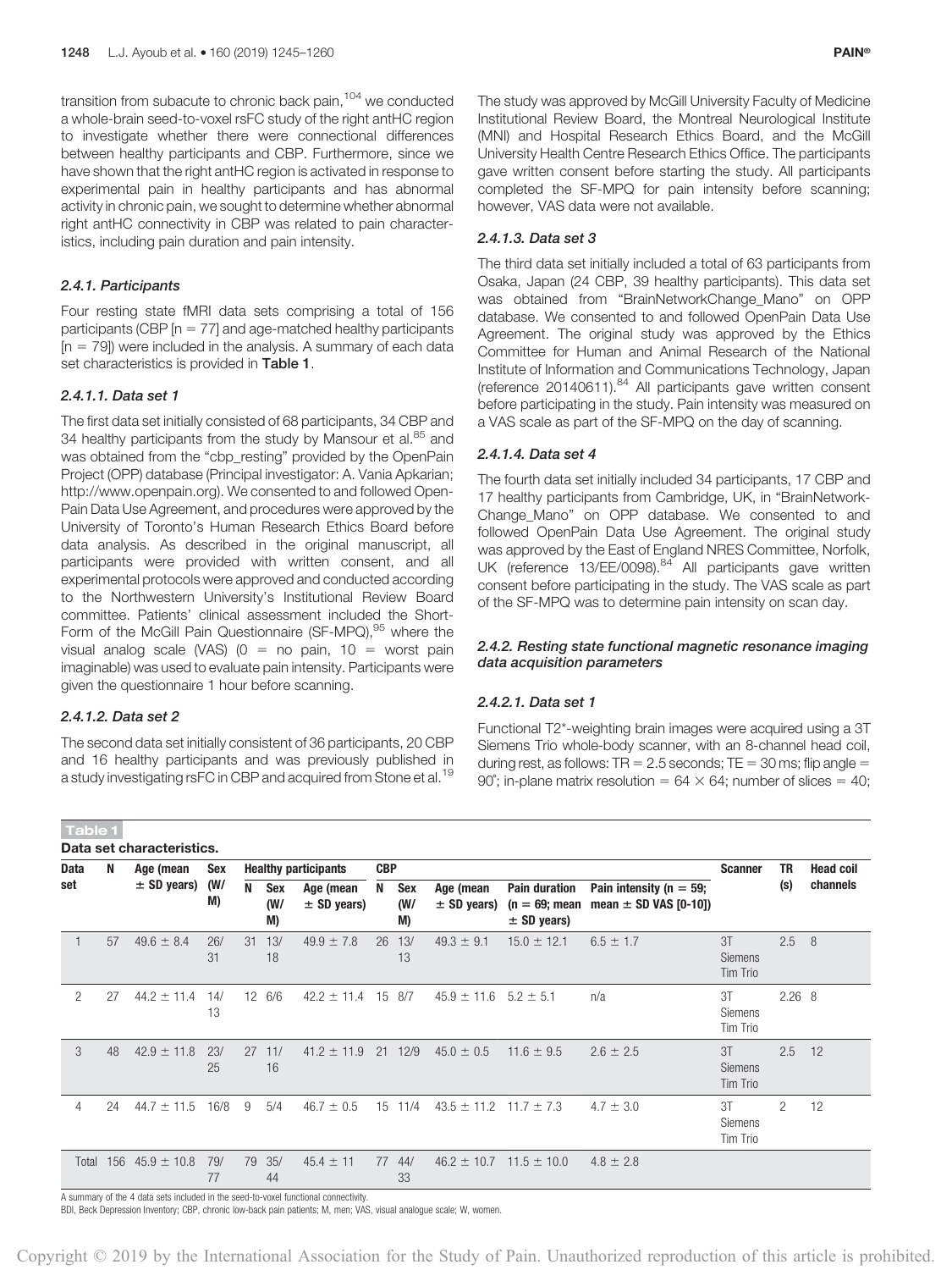slice thickness = 3 mm; field of view =  $256 \times 256$  mm; and number of volumes =  $244$ , 300, or 305.<sup>85</sup> In addition, for realignment purposes, T1-weighted brain images for each participant were acquired using the same scanner with the following parameters: isotropic resolution 1 mm;  $TR = 2.5$ seconds; TE =  $3.36$  ms; flip angle =  $9^\circ$ ; in-plane matrix resolution =  $256 \times 256$ ; number of slices = 160; and field of view =  $256 \times 256$  mm.<sup>85</sup>

# 2.4.2.2. Data set 2

Scans were acquired using a 3T Siemens Tim Trio scanner with an 8-channel head coil. Participants were instructed to "relax, keep your eyes open, and don't think about any one thing in particular."<sup>19</sup> The functional T2\*-weighted imaging scans where acquired using echo planar imaging,  $TR = 2.26$  seconds;  $TE =$ 30 ms; flip angle =  $90^\circ$ ; in-plane matrix =  $64 \times 64$ ; number of slices = 38; slice thickness = 4 mm; field of view = 256  $\times$ 256 mm; and number of volumes =  $133.<sup>19</sup>$  The anatomical T1 scans were acquired using the following parameters: isotropic resolution 1 mm;  $TR = 2.3$  seconds;  $TE = 2.98$  ms; flip angle = 9°, in-plane matrix resolution =  $256 \times 256$ ; number of slices = 176; and field of view =  $256 \times 256$  mm.<sup>19</sup>

# 2.4.2.3. Data set 3

The MRI scans were performed using a 3T Siemens MRI Scanner Tim Trio scanner with a 12-channel head coil at CiNet (Osaka, Japan). During resting state scanning, participants were given the following instructions: "please relax during the scan; do not sleep and keep looking at the fixation point (a tiny cross-hair) presented at the center of the display; do not think of anything in particular." Functional T2\* images were acquired with the following parameters: TR = 2.5 seconds; TE = 30 ms; flip angle =  $80^\circ$ ; in-plane matrix resolution =  $64 \times 64$ ; number of slices = 41; field of view =  $212 \times 212$  mm; and number of volumes =  $234.84$  The anatomical T1 scans were acquired using the following sequence: isotropic resolution 1 mm;  $TR = 2.25$  seconds; TE  $=$  3.06 ms; time of inversion  $=$  900 ms; flip angle  $= 9^\circ$ ; in-plane matrix resolution =  $256 \times 256$ ; number of slices =  $208$ ; and field of view =  $256 \times 256$  mm. $^{84}$ 

#### 2.4.2.4. Data set 4

The MRI scans were performed with a 3T Siemens MRI Scanner Tim Trio scanner with a 12-channel head coil at Addenbrooke's Hospital in Cambridge, UK. During resting state scanning, participants were instructed to: "please relax during the scan; do not sleep and keep looking at the fixation point (a tiny cross-hair) presented at the center of the display; do not think of anything in particular." Functional T2\* images were acquired with the following parameters:  $TR = 2$ seconds; TE = 30 ms; flip angle =  $80^\circ$ ; in-plane matrix resolution =  $64 \times 64$ ; number of slices = 32; field of view = 212  $\times$  212 mm; and number of volumes = 300.<sup>84</sup> The anatomical T1 scans were collected using the following sequence: isotropic resolution 1 mm,  $TR = 2.3$  seconds; TE  $= 2.98$  ms; time of inversion = 900 ms; flip angle =  $9^\circ$ ; in-plane matrix resolution =  $256 \times 256$ ; number of slices = 176; and field of view =  $256 \times 256$  mm.<sup>84</sup>

# 2.4.3. Functional magnetic resonance imaging data preprocessing

Functional magnetic resonance imaging data were preprocessed for whole-brain rsFC using CONN toolbox v17f ([http://www.conn-toolbox.org\)](http://www.conn-toolbox.org/) implemented in Statistical Parametric Mapping software package (SPM v.12; [http://](http://www.fil.ion.ucl.ac.uk/spm/software/spm12)) [www.fil.ion.ucl.ac.uk/spm/software/spm12\)](http://www.fil.ion.ucl.ac.uk/spm/software/spm12)) and ran on MATLAB (R2016b v.9.1; Mathworks, Nantick, MA).<sup>138</sup> Each participant's anatomical T1-weighted and functional T2\* weighted scans were imported into CONN. Data were preprocessed as follows. Briefly, functional T2\* scans underwent coregistration to the participant's structural T1 scans. Functional images were spatially realigned and unwarped. Realignment is defined by default by 6 dimensions, 3 translations and 3 rotations along the x, y, and z axes. Furthermore, each anatomical image was segmented for gray and white matter, and cerebrospinal fluid (CSF) and normalized to the T1-weighted MNI152 template. Functional magnetic resonance imaging data were also aligned to the MNI template. Data were resliced after normalization using the default Tissue Probability Maps (structural target resolution  $= 2$  mm and functional target resolution  $= 2$  mm) and subsequently smoothed with a Gaussian kernel of 8 mm at full-width half maximum. Once preprocessed, we checked the histogram plots of rsFC values (voxel-to-voxel correlation coefficient between BOLD times series and 512 subsets of voxels) for alignment centered at zero for quality assurance. If the data are completely without noise, then the correlation of a random subset of connections should center around zero, ie, no correlations. Skewness in the plots indicates noise related to physiological processes or subject motion; this skewness may artificially inflate connectivity strengths. Several steps were taken to mitigate these confounds. First, physiological noise was corrected by using aCompCor, an algorithm which performs a principal components analysis on fMRI signal from the white matter and CSF, areas of nonneuronal origin.<sup>10</sup> The white matter and CSF masks were generated by tissue segmentation performed using SPM and then eroded to minimize partial volume effects for each subject. These masks were visually inspected. In the denoising step, we regressed the following confounds: realignment of 6 dimensions with their first temporal derivatives (12 components), white matter (5 components), and CSF (5 components). A band-pass filter of 0.008 to 0.09 Hz was additionally applied to the data. To control for excessive motion, we used a criterion of framewise displacement (FD) greater than the absolute value of 0.5-mm threshold.<sup>28,84</sup> The mean FD (mFD) was computed using the weighted sum across 6 dimensions of the mean absolute scan to scan differences.<sup>114</sup> Participants were excluded if they met any of the following motion criteria:  $mFD > 0.5$  mml and at least 20% of the suprathreshold FD value  $> 10.5$ mm|.84,107 Both mFD and maximum FD (maxFD) were also computed for comparative purposes between healthy participants and CBP for each site (see Supplementary Table 1, available at<http://links.lww.com/PAIN/A756>). The maxFD was calculated using the weighted sum across 6 dimensions of the maximum absolute scan to scan differences.<sup>114</sup> The Mann–Whitney U test compared FD values between healthy participants and CBP for each site at  $P < 0.05$ . In addition, we excluded participants based on quality assurance, if they still presented a heavily skewed histogram plot of correlation coefficient after denoising. The residual fMRI signal of the included participants was used for whole-brain rsFC analysis.

Participants were removed from each data set, as follows. Furthermore, a summary is provided in Supplementary Table 2 (available at [http://links.lww.com/PAIN/A756\)](http://links.lww.com/PAIN/A756).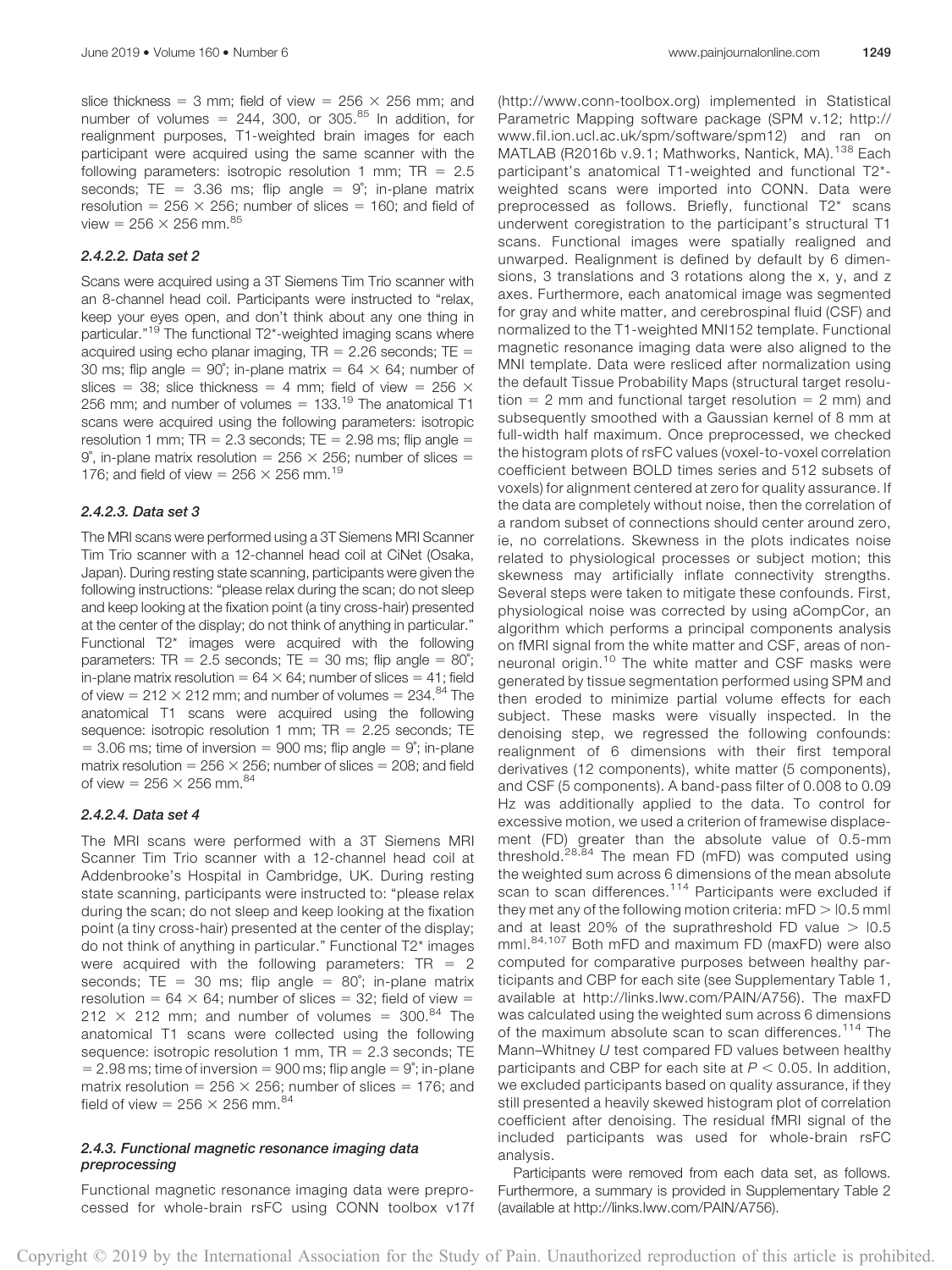#### 2.4.3.1. Data set 1

We excluded 11 participants (3 healthy participants and 8 CBP) from the initial data set after matching for age with the other 3 data sets ( $n = 1$  control), after preprocessing ( $n = 3$ ; 1 control and 2 CBP, scans could not be aligned), after denoising ( $n = 1$  CBP, to meet quality assurance standards), and after motion correction (n  $= 6$ ; 1 control, 3 CBP had an mFD value  $> 10.5$  mml and at least 20% of the suprathreshold FD value  $>$  10.5 mml), and 2 CBP had at least 20% of the suprathreshold FD value  $> 10.5$  mml. We included 57 participants in our analysis, which consisted of 26 CBP and 31 age-matched healthy participants.

# 2.4.3.2. Data set 2

We excluded 9 participants (4 healthy participants and 5 CBP): 2 healthy participants from the initial cohort to age match with the other 3 data sets and 2 that had at least 20% of the suprathreshold FD value  $>$  10.5 mml. Five CBP were excluded after motion correction ( $n = 5$ ; one participant had an mFD value  $>$  10.5 mml and at least 20% of the suprathreshold FD value  $>$  1 0.5 mm|), and 4 CBP had at least 20% of the suprathreshold FD value  $>$  10.5 mml. In sum, we included 27 participants in our analysis: 15 CBP and 12 age-matched healthy participants.

# 2.4.3.3. Data set 3

We excluded 15 participants (12 healthy participants and 3 CBP) to age-match with the other data sets ( $n = 7$  healthy participants), to exclude healthy participants with pain ( $n = 4$ ), to exclude one CBP after preprocessing because the skull was not properly removed ( $n = 1$ ), and to exclude after motion correction ( $n = 3$ ); one healthy participant had at least 20% of the suprathreshold FD value  $>$  10.5 mml, one CBP had an mFD value  $>$  10.5 mml, and one CBP had an mFD value  $>$  10.5 mml and at least 20% of the suprathreshold FD value  $>$  10.5 mml. We included 48 participants in our analysis, 21 CBP and 27 age-matched healthy participants.

#### 2.4.3.4. Data set 4

We excluded 10 participants (8 healthy participants and 2 CBP) to age-match with the other data sets ( $n = 1$  healthy participant), to exclude healthy participants with pain ( $n = 6$ ), and to exclude after motion correction ( $n = 3$ ); one healthy participant with at least 20% of the suprathreshold FD value  $>$  10.5 mml, one CBP with an  $mFD > 0.5$  mml, and one CBP with an mFD  $> 0.5$  mml and at least 20% of the suprathreshold FD value  $>$  10.5 mml. Finally, we included 24 participants in our analysis, 15 CBP and 9 agematched healthy participants.

#### 2.4.4. Whole-brain functional connectivity

We performed seed-to-voxel rsFC of the right antHC to the rest of the brain using the CONN toolbox. The antHC mask was derived from our previous parcellation study, which delineated the region of the right antHC using a hippocampal mask based on the Harvard-Oxford subcortical atlas on FSL v4.0.<sup>3</sup> This region overlaps with the result from our chronic pain meta-analysis. The center of gravity of the mask was (MNI = 24, 13,  $-21$ ).<sup>3</sup> We conducted a first-level, fixed-effects analysis, which was a seedto-voxel–based correlation between the right antHC ROI time series and every other voxel in the brain. We then performed a second-level random effects analysis to evaluate differences between healthy participants and CBP while regressing each data set (site) and sex as covariates of no interest. Site was included as a covariate of no interest to account for scanner-/sitespecific noise. Sex was also included as a covariate because there are sex differences in resting state networks, $21,43,52,58,120,137$  and our samples were not sexmatched. Voxelwise correlation coefficients were z-scored using the Fisher r-to-z transformation. To test whether the functional connectivity data were normally distributed, we performed the Shapiro–Wilk's test, with significance set at  $P < 0.05$ , in SPSS (v25, IBM corp, Armonk, NY). Group differences between CBP and healthy participants were assessed with parametric clusterbased statistics using family-wise error (FWE), and maps were thresholded using cluster size at  $P_{FWF}$  < 0.05 (cluster-forming height threshold of  $P < 0.001$ ).

# 2.4.4.1. Post hoc correlations

We performed post hoc correlations to determine whether the aberrant antHC functional connectivity (CBP vs healthy participants) was associated with pain characteristics (ie, pain intensity and pain duration). Pain intensity was collected with the VAS scale on SF-MPQ on scan day in 3 data sets (1, 3, and 4). Data set 2 also collected part of the SF-MPQ, but VAS scores were not collected; as such, this data set was excluded for this analysis. In all data sets, pain duration was evaluated in number of years. We extracted the connection strength between the antHC seed and the resultant cluster (connection strength here is defined as the fisher-transformed correlation coefficient between BOLD activity in the antHC seed region and the resulting cluster) for each CBP subject, to assess whether they were correlated with clinical characteristics, including disease duration ( $n = 69$  CBP) and pain intensity ( $n = 59$  CBP) using Spearman's rank correlation. Significance was set at  $P < 0.05$ .

# 3. Results

# 3.1. Article selection

Our database and reference search identified a total of 49 articles that met our criteria of selection, as shown in Figure 1. Table 2 provides a summary of the 21 studies included in the first metaanalysis, which reported MTL activity in response to experimental pain, compared with a control condition. Table 3 provides a summary of the 28 studies of chronic pain patients reporting abnormal MTL activity compared with healthy participants that were included in our second meta-analysis.

#### 3.2. Article quality assessment

Quality scores for each article included in each of the 2 metaanalyses are provided in Tables 2 and 3. Average scores for all articles included in the first meta-analysis were  $17.52 \pm 0.75$ (mean  $\pm$  SD score of 20) and 17.93  $\pm$  1.05 for the articles in the second meta-analysis. The most notable limitation of these articles is that most did not report whether sample size calculations were conducted a priori. In addition, some articles did not account for variables of potential interest, such as sex/ gender.

#### 3.3. Contrast results

Our experimental pain and chronic pain meta-analyses resulted in the following number of experiments (contrasts within studies were accounted), foci, and participants as follows:

From the 21 studies investigating experimental pain, and reporting HC or PHG activation: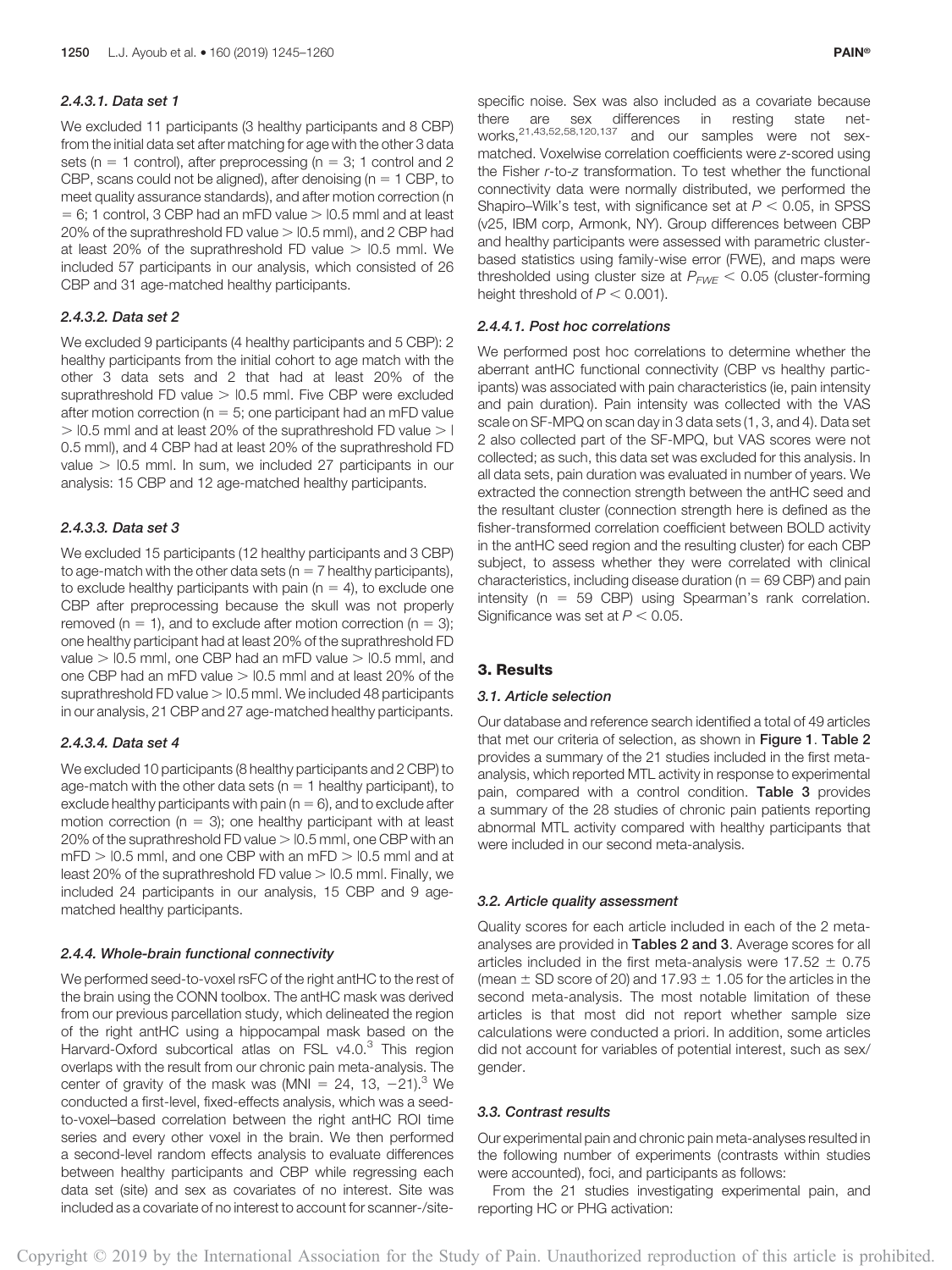#### Summary of experimental pain studies in healthy participants included in the meta-analysis.

| <br><b>MTL finding</b>  |                          | N           | <b>Sex</b>                 | Age (mean $\pm$ SD/range/ Foci                             |                | Stimuli                                                                                                     |                                        |                                                        | Ref. QS |       |
|-------------------------|--------------------------|-------------|----------------------------|------------------------------------------------------------|----------------|-------------------------------------------------------------------------------------------------------------|----------------------------------------|--------------------------------------------------------|---------|-------|
| Pain ><br>control       | Pain $<$<br>control      |             | (W/M)                      | SEM in years)                                              |                | <b>Contrast</b>                                                                                             | <b>Modality</b>                        | <b>Body part</b>                                       |         | (120) |
|                         | (1) L HC (2) L PHG       |             | 12 6/6                     | 28.8 (21-41)                                               | (1) 17<br>(2)9 | $(1)$ Heat pain $>$ warm<br>$(2)$ Warm $>$ heat pain                                                        | Thermal laser                          | R dorsum of the hand                                   | $27*$   | 17    |
| B HC                    |                          | 8           | 0/8                        | $22 - 40$                                                  | 9              | Heat $pain >$ baseline                                                                                      | Thermal                                | L dorsum of the hand                                   | 111     | -17   |
| B HC                    |                          |             | 14 1/13                    | 25.8 (21-41)                                               | 12             | Thermal laser $>$ baseline                                                                                  | Thermal laser                          | B dorsum of the hand                                   | 13      | 17    |
| B HC                    |                          |             | 12 6/6                     | $25.42 \pm 5.43$ (20-35)                                   | 16             | Heat $pain >$ baseline                                                                                      | Thermal                                | L dorsum of the hand                                   | 37      | 19    |
| $(1)$ B HC<br>(2) L H C |                          |             | 22 (1) 9/10<br>$(2)$ $9/8$ | $(1)$ 26 $\pm$ 1/34 $\pm$ 4<br>$(2)$ 26 $\pm$ 1/31 $\pm$ 4 | (1) 8<br>(2)6  | (1) Muscle pain (saline<br>$injections$ > baseline<br>(2) Cutaneous pain (saline<br>$injections$ > baseline | Chemical                               | (1) R muscle lower leg<br>(2) R cutaneous lower leg    | 50      | 17    |
| B HC                    |                          |             | $11 \t 0/11$               | $28 \pm 4$                                                 | 24             | Pressure pain after saline<br>$injections$ $>$ baseline                                                     | Mechanical and R lower leg<br>chemical |                                                        | 78      | 18    |
| L HC, B<br><b>PHG</b>   |                          | 9           | $5/5$ <sup>+</sup>         | $29.7 \pm 8.7$                                             | $\,8\,$        | Pricking pain $>$ burning pain                                                                              | Thermal laser                          | L dorsum of the foot                                   | 134 17  |       |
|                         | <b>B PHG/HC</b>          |             | 61 33/28                   | $26.6 \pm 4.7$                                             | 18             | Low thermal pain $<$ baseline                                                                               | Thermal                                | R volar forearm                                        | 68      | 17    |
| R HC                    |                          | $7^{\circ}$ | 3/4                        | 18-36                                                      | 9              | Heat $pain > warm$                                                                                          | Thermal                                | L dorsum of the hand                                   | 88      | 17    |
| <b>B PHG</b>            |                          |             | 11 11/3‡                   | $26.9 \pm 4.7$                                             | 5              | Transcutaneous stimulation $>$<br>baseline                                                                  | Electrical                             | R ankle                                                | 110 17  |       |
| <b>BHC</b>              |                          |             | 12 7/5                     | $20 - 31$                                                  | 10             | Heat pain expectancy $>$<br>baseline                                                                        | Thermal                                | L or R wrist                                           | 143 17  |       |
| R PHG                   |                          |             | 31 16/15                   | 30 (22-38)                                                 | 25             | Painful esophageal stimulation<br>$>$ baseline                                                              | Mechanical                             | Esophagus                                              | 22      | 17    |
| R PHG                   |                          |             | 34 18/16                   | $23.4 \pm 2.5$                                             | 36             | Heat pain $>$ warmth baseline                                                                               | Thermal                                | L lower leg                                            | 69      | 19    |
| R PHG                   |                          |             | 14 8/6                     | 26.1 (21-37)                                               | 13             | Heat $pain >$ baseline                                                                                      | Thermal                                | L volar forearm                                        | 62      | 19    |
| (1) L<br>PHG            | (1) L PHG<br>$(2)$ B PHG |             | 32 (1) 16<br>(2) 16        | $(1)$ 30.9 $\pm$ 7.8                                       | (1) 57         | Painful esophageal stimulation<br>$>$ baseline                                                              | Mechanical                             | Esophagus                                              | 64      | 18    |
|                         |                          |             |                            | $(2)$ 27.8 $\pm$ 7.1                                       | (2) 70         |                                                                                                             |                                        |                                                        |         |       |
| R HC                    |                          |             | 12 6/6                     | $29.9 \pm 2.5$                                             | 22             | Heat pain > baseline cerebral<br>blood flow                                                                 | Thermal                                | L dorsum of the hand                                   | 82§ 18  |       |
| B HC                    |                          |             | 20 5/15                    | 35 (26-56)                                                 | 38             | Painful electrical shock ><br>baseline                                                                      | Electrical                             | R volar forearm                                        | 129 17  |       |
| <b>B PHG</b>            |                          |             | 15 7/8                     | 25.7 (22-30)                                               | 12             | Pain > baseline                                                                                             | Chemical                               | R lower back muscle (fourth 142 17<br>lumbar vertebra) |         |       |
| (1) L H C<br>$(2)$ R HC |                          |             | 24 24/0                    | $31.3(24-45)$                                              | 44             | $(1)$ Laser heat $>$ baseline<br>$(2)$ Noxious cold $>$ baseline                                            | Thermal                                | (1) L dorsum of hand<br>$(2)$ R foot                   | 15      | 18    |
| R HC                    |                          |             | 24 10/14                   | $25 \pm 5$                                                 | 13             | Heat pain nocebo $\ $ < high heat Thermal<br>pain                                                           |                                        | L volar forearm                                        | 59      | 17    |
| B HC/<br><b>PHG</b>     |                          |             | 23 12/11                   | $27.8 \pm 4.2$                                             | 15             | Electrical pain $>$ baseline                                                                                | Electrical                             | L dorsum of the hand/<br>forehead                      | 121     | - 18  |
|                         |                          |             |                            |                                                            |                |                                                                                                             |                                        |                                                        |         |       |

A detailed description of all 21 experimental pain fMRI studies (with the exception of one ASL and the other PET) of healthy participants included in the ALE meta-analysis.

\* PET study.

† One participant (gender unspecified) was excluded from the study.

‡ Three participants (gender unspecified) were excluded from the study.

§ ASL study.

║ Low heat pain nocebo was control to high heat pain.

ALE, activation likelihood estimation; ASL, arterial spin-labeled magnetic resonance imaging; B, bilateral; HC, hippocampus; L, left; M, men; PET, positron emission tomography; PHG, parahippocampal gyrus; QS, quality score; R, right; W, women; MTL, medial temporal lobe.

(1) Healthy participants during experimental pain  $>$  control conditions (baseline):

22 experiments, 398 foci, and 385 participants;

- (2) Healthy participants during experimental pain  $\lt$  control conditions (baseline):
- 3 experiments, 100 foci, and 105 participants.

From the 28 studies investigating chronic pain, and reporting HC or PHG activation:

(3) Chronic pain patients  $>$  healthy participants: 17 experiments, 173 foci, and 629 participants;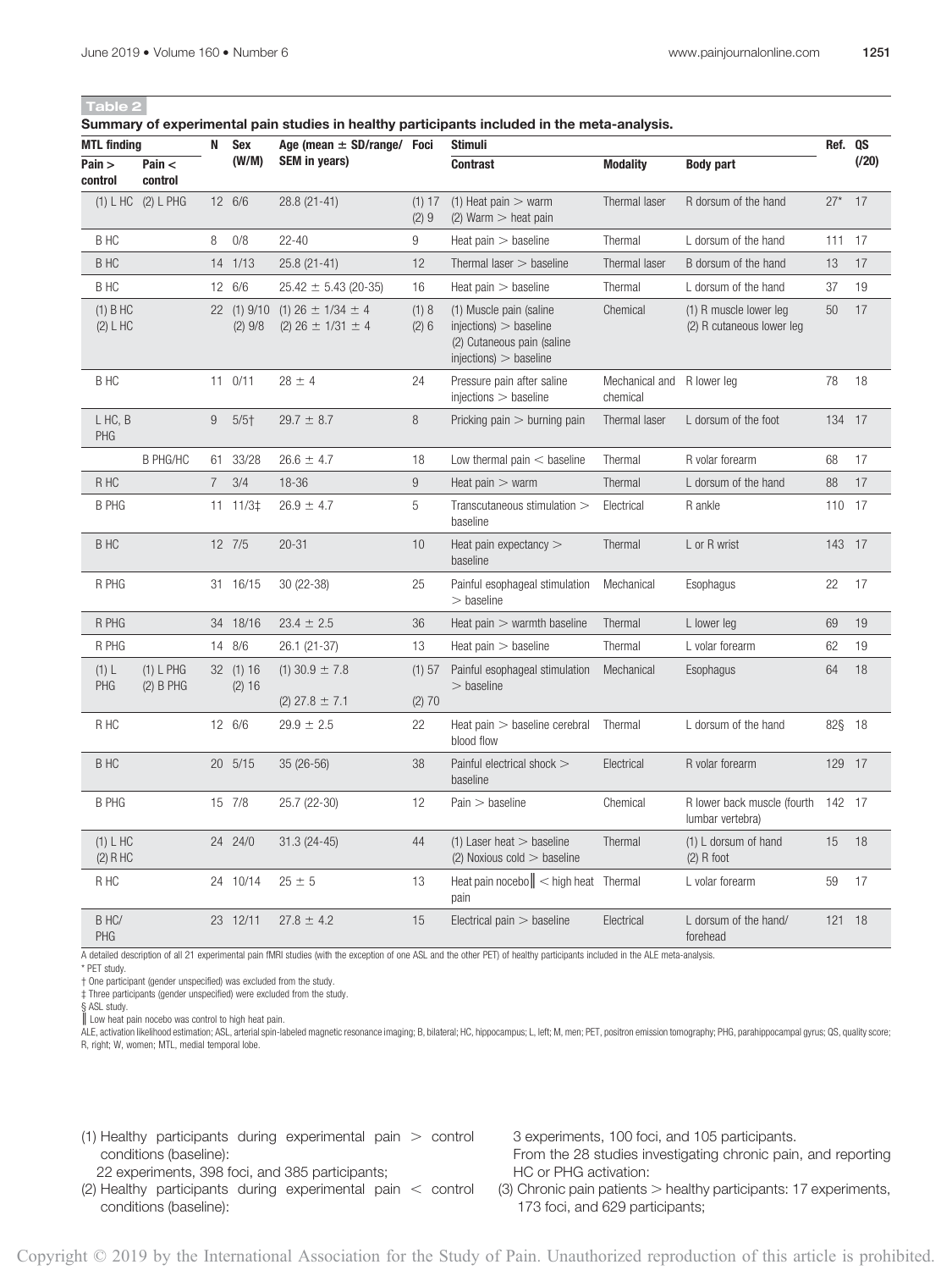Table 3

| Pain<br>condition | Sex<br>(W/M)          |                     | years)                                           | Age (mean $\pm$ SD/range/SEM in Foci Stimuli |                       | Summary of chronic pain studies included in the meta-analysis.                                      |                                                   |                                           | <b>MTL finding</b>                    |                | Ref. QS        | (120)      |
|-------------------|-----------------------|---------------------|--------------------------------------------------|----------------------------------------------|-----------------------|-----------------------------------------------------------------------------------------------------|---------------------------------------------------|-------------------------------------------|---------------------------------------|----------------|----------------|------------|
|                   | P                     | C                   | P                                                | C                                            |                       | <b>Contrast</b>                                                                                     | <b>Modality</b>                                   | <b>Body part</b>                          | P > C                                 | P < C          |                |            |
| CD                | $9/$<br>16            | 6/<br>19            | $31.72 \pm 8.05$                                 | $29.24 \pm 6.85$                             | $\overline{2}$        | Resting state conditions                                                                            |                                                   |                                           | $L$ HC/<br>PHG                        |                | 8              | 19         |
| <b>FD</b>         | 18                    | 31/ 25/<br>14       | $22.55 \pm 1.78$                                 | $22.18 \pm 0.85$                             | 4                     | Resting state conditions                                                                            |                                                   |                                           |                                       | L PHG 77       |                | 19         |
|                   | 10                    | 20/ 19/<br>11       | $22.50 \pm 1.46$                                 | $22.23 \pm 0.94$                             | 13                    | Resting state conditions                                                                            |                                                   |                                           | L HC/<br>PHG                          |                | 76             | 18         |
| <b>FM</b>         |                       |                     | $6/0$ 8/0 53.0 $\pm$ 4.8<br>29/ 31/ 49.8 (25-64) | $51.4 \pm 3.9$<br>46.3 (20-63)               | 14<br>$\overline{7}$  | FDOPA uptake $<$ control Chemical<br>Incongruent                                                    | Stroop color                                      | Word test                                 |                                       | B HC<br>L HC   | 140<br>87      | - 18<br>18 |
|                   | $\overline{0}$<br>6   | $\overline{0}$<br>5 | $37/10/46.3 \pm 11.4$                            | $44.1 \pm 14.8$                              | 34                    | congruent stimuli<br>(1) Cuff stimulation $>$<br>baseline<br>(2) Stimulus offset (still in<br>pain) | Mechanical                                        | L lower leg                               | $(1)$ R<br>HC/PHG<br>$(2)$ B<br>HC, R |                | 123 17         |            |
|                   | $\overline{0}$        | $\mathbf 0$         | $15/ 15/ 52.07 \pm 7.14$<br>$(42-64)$            | $52.67 \pm 6.23$<br>$(46-69)$                | $\overline{1}$        | Controllability during<br>expectation of pain ><br>control condition                                | Controllability in<br>reaction time task          |                                           | PHG<br>R HC                           |                | 46             | 19         |
| <b>IBS</b>        |                       |                     | 5/3 5/3 41.3 (27-64)                             | 39.4 (24-54)                                 | 3                     | Rectal distention ><br>baseline                                                                     | Mechanical/auditory                               | Rectum                                    | R HC                                  |                | 5              | 18         |
|                   | 15                    | - 15                | 15/ 15/ 21.7 $\pm$ 3.0                           | $21.4 \pm 1.5$                               | 4                     | Cognitive task $<$<br>baseline                                                                      | Stroop task                                       |                                           |                                       | R HC           | $\overline{4}$ | 17         |
|                   | $\mathbf{0}$          | 0                   | 33/ 18/ 32.5 (20-60)/<br>$40.3(21-60)$           | 32.5 (21-54)                                 | 3                     | Expectation of high<br>distention > control                                                         | Mechanical                                        | Rectum                                    | R HC                                  |                | 72             | 18         |
|                   | 6                     | 6                   | 11/ 11/ 36.0 $\pm$ 10.8                          | $37.4 \pm 10.2$                              | 13                    | Analgesia $>$ control                                                                               | Suggestion-/<br>conditioning-<br>enhanced placebo |                                           | R PHG                                 |                | 73             | 19         |
|                   | 76/<br>42             | 31/<br>29           | 29.39 $\pm$ 9.93/ 30.65 $\pm$                    | $35.95 \pm 12.97$ 10.71/37.28 $\pm$<br>10.75 | 3                     | Resting state conditions                                                                            |                                                   |                                           | R HC                                  |                | 53             | 17         |
|                   | 2                     | 11                  | 15/ 10/ 47.96 $\pm$ 3.7                          | $34.76 \pm 2.8$                              | 2                     | Visual cue $>$ control cue Visual task with rectal Rectum                                           | distention                                        |                                           | B HC                                  |                | 56             | 19         |
|                   | 7/<br>14              | 10/<br>11           |                                                  | $41.82 \pm 11.92$ 35.91 $\pm$ 14.76 8        |                       | Resting state conditions                                                                            |                                                   |                                           |                                       | R HC           | 80             | 18         |
| <b>ITN</b>        | $\overline{7}$        | $\boldsymbol{9}$    | 10/ 10/ 63.41 $\pm$ 7.25                         | 62.53 $\pm$ 7.41                             | 3                     | Resting state conditions                                                                            |                                                   |                                           |                                       | R PHG 136 19   |                |            |
| LBP               |                       |                     | 5/6 6/5 20.4                                     | 21.5                                         | 27                    | Task picture $>$ no task<br>picture                                                                 | Visual task picture                               |                                           | <b>B PHG</b>                          |                | 125 19         |            |
|                   | 15 13                 |                     | 16/ 18/ $51.8 \pm 9.9$                           | $49.3 \pm 8.2$                               | 2                     | Task picture $>$ no task<br>picture                                                                 | Visual task picture                               |                                           |                                       | R HC           | 9              | 17         |
|                   |                       |                     | Migraine $9/1$ $9/1$ $37.9 \pm 4.7$              | $37.8 \pm 4.8$                               | $\overline{2}$        | Pain-related words ><br>baseline (negative words)                                                   | Verbal stimuli                                    |                                           | R HC/<br>PHG                          |                | 34             | 19         |
|                   | 55/<br>$\overline{0}$ | $\mathbf 0$         | 44/ $34.5 \pm 11.0$                              | $34.3 \pm 14.3$                              | 15                    | Resting state conditions                                                                            |                                                   |                                           | <b>BHC</b>                            |                | 44             | 19         |
|                   |                       |                     | 8/3 8/3 42.5 $\pm$ 11.9                          | $42.3 \pm 11.9$                              | $\mathbf{2}^{\prime}$ | Heat $pain >$ baseline                                                                              | Thermal                                           | Painful facial side<br>(patients)/matched | R HC                                  |                | 103 18         |            |
|                   | 5                     | 5                   | 19/ 22/ 36.2 $\pm$ 11.3                          | $33.7 \pm 12.5$                              | 9                     | Heat $pain >$ baseline                                                                              | Thermal                                           | (healthy participants)<br>L volar forearm | L HC                                  |                | 124 18         |            |
| <b>MOH</b>        | $\overline{7}$        | 30/20/<br>12        | $41.27 \pm 9.27$                                 | $41.34 \pm 10.89$ 1                          |                       | Resting state conditions                                                                            |                                                   |                                           |                                       | RPHG 20        |                | 18         |
| <b>MPS</b>        | 6                     |                     | 10/ $8/6$ 32.6 $\pm$ 7.2                         | $30.6 \pm 9.0$                               | 15                    | Electrical pain ><br>baseline                                                                       | Electrical                                        | L shoulder                                |                                       | B HC,<br>L PHG | 105 16         |            |
| 0A                | $\mathbf{0}$          | $\overline{0}$      | 16/ 17/ 60.87                                    | 64.17                                        | 51                    | Resting state conditions                                                                            |                                                   |                                           | L HC/<br>PHG                          |                | $55*$          | -17        |
| PD                | $\overline{0}$        | $\mathbf{0}$        | $34/34/21.5 \pm 1.2$                             | $22.2 \pm 1.7$                               | 5                     | Resting state conditions                                                                            |                                                   |                                           | L HC                                  |                | 61             | 19         |

(continued on next page)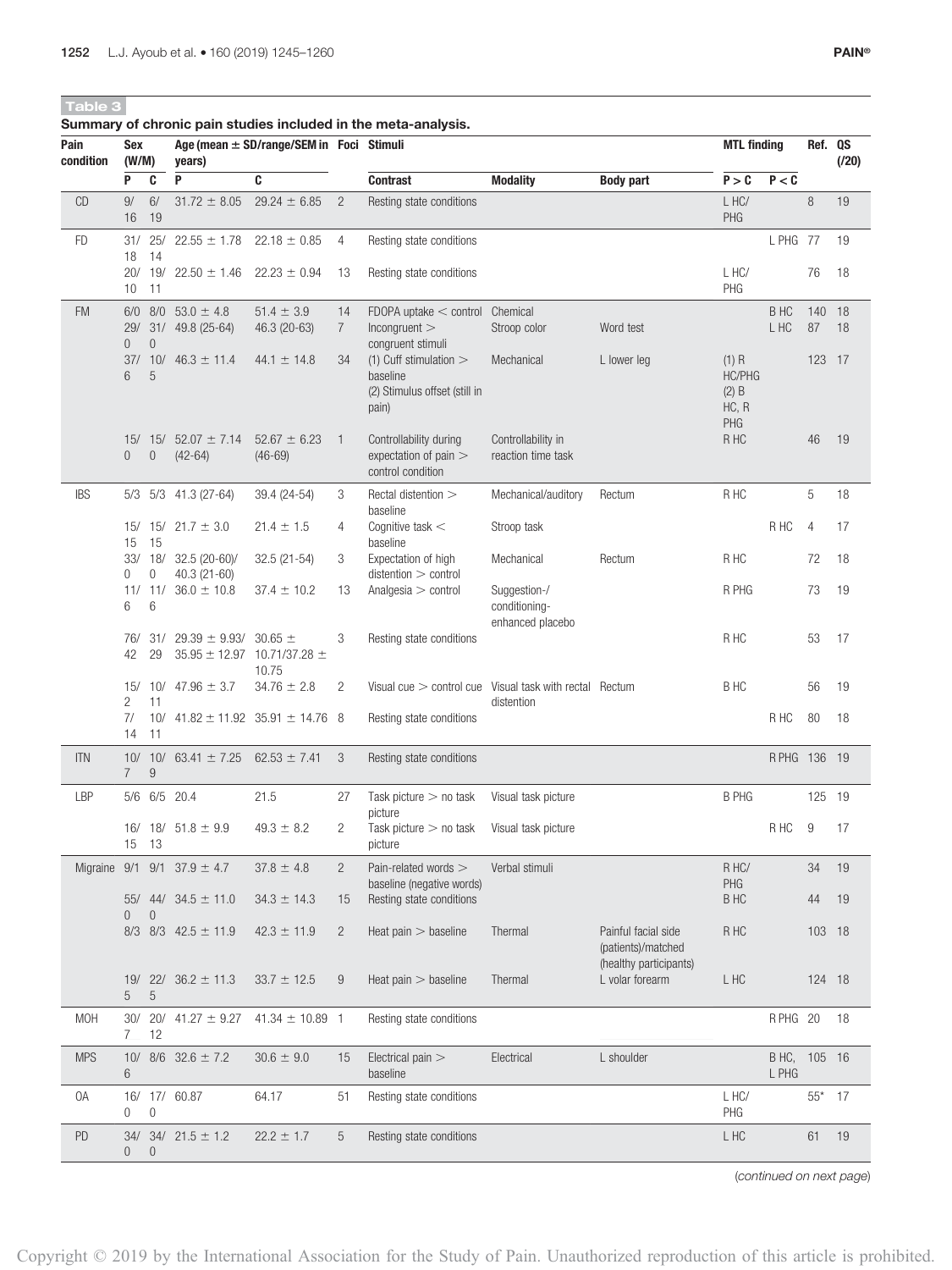| Pain<br>condition | Sex<br>(W/M) |          | Age (mean $\pm$ SD/range/SEM in Foci Stimuli<br>years) |                                       |    |                                 | <b>MTL finding</b> |                  | Ref. QS               | (720)   |     |      |
|-------------------|--------------|----------|--------------------------------------------------------|---------------------------------------|----|---------------------------------|--------------------|------------------|-----------------------|---------|-----|------|
|                   | P            | c        | P                                                      | C                                     |    | Contrast                        | <b>Modality</b>    | <b>Body part</b> | $P > C$ $P < C$       |         |     |      |
| <b>SPD</b>        | 5/7          | 4/6      |                                                        | $45.83 \pm 14.95$ 35.2 $\pm$ 10.78 10 |    | Electrical pain $>$<br>baseline | Electrical         | tlower leg       |                       | RPHG 79 |     | - 17 |
|                   | 11/<br>6     | 11/<br>6 | $44.7 \pm 9.1$                                         | $45.4 \pm 9.2$                        | 22 | Pricking > baseline             | Mechanical         | L lower leg      | B HC, L<br><b>PHG</b> |         | 128 | 15   |
| <b>WAD</b>        | 17/          | 9/9      | $37.0 \pm 11.0$                                        | $35.0 \pm 9.0$                        | 15 | Resting state conditions        |                    |                  | B PHG                 |         | 75  | 17   |

Table 3 (continued)

A detailed description of 28 chronic pain studies selected for the ALE meta-analysis.

\* ASL study, the rest of the studies used fMRI.

† Laterality not specified.

ALE, activation likelihood estimation; ASL, arterial spin-labeled magnetic resonance imaging; B, bilateral; C, healthy controls; CD, Crohn's disease; FD, functional dyspepsia; FDOPA, 6-[18F]fluoro-L-DOPA; FM, fibromyalgia; fMRI, functional magnetic resonance imaging; HC, hippocampus; IBS, irritable bowel syndrome; ITN, idiopathic trigeminal neuralgia; L, left; LBP, lower back pain; M, men; MOH, medication overuse headache; MPS, myofascial pain syndrome; MTL, medial temporal lobe; OA, osteoarthritis; P, patients; PD, primary dysmenorrhea; PHG, parahippocampal gyrus; SPD, somatoform pain disorder; R, right; QS, quality score; W, women; WAD, whiplashassociated disorder.

(4) Chronic pain patients  $<$  healthy participants: 11 experiments, 81 foci, and 583 participants.

#### 3.4. Activation likelihood estimation meta-analyses

#### 3.4.1. Experimental pain studies

Our ALE meta-analysis of experimental pain studies in healthy participants is reported in Table 4, Figure 2, and Supplementary Fig. 3 (available at<http://links.lww.com/PAIN/A756>). The contrast  $experiments$  pain  $>$  control conditions identified consistently greater activations in the right antHC, amygdala, and PHG at a cluster-corrected  $P < 0.05$  at cluster-forming height threshold of  $P < 0.005$  with 1000 permutations. The experimental pain  $<$ control conditions contrast did not have a sufficient number of experiments to perform the analysis.

#### 3.4.2. Chronic pain studies

Our ALE meta-analysis of chronic pain studies vs healthy participants is shown in Table 4 and Figure 3 and Supplementary Fig. 4 (available at<http://links.lww.com/PAIN/A756>). The contrast chronic pain patients  $\lt$  healthy participants found consistently less activation in the right antHC at a cluster-corrected  $P < 0.05$ at cluster-forming height threshold of  $P < 0.005$  with 1000 permutations. There were no significant clusters for the chronic  $pain$  patients  $>$  healthy participants contrast.

## 3.5. Group differences in anterior hippocampus functional connectivity

Our whole-brain seed-to-voxel functional connectivity analysis of the right antHC seed yielded reduced connectivity in CBP compared with healthy participants in the (mPFC; peak MNI coordinates:  $-10$ , 56,  $-02$ ; cluster size = 328 mm<sup>3</sup>, clustercorrected  $P_{FME}$  < 0.05) including bilateral pregenual anterior cingulate cortex and the left medial frontal pole (Fig. 4). We found that the functional connectivity result was normally distributed (P  $> 0.05$ ). Data are shown in Supplementary Fig. 5 (available at [http://links.lww.com/PAIN/A756\)](http://links.lww.com/PAIN/A756). Post hoc analyses were performed to determine whether the aberrant connectivity was related to pain characteristics (pain intensity and pain duration). Reduced antHC–mPFC connectivity values in CBP were not significantly correlated with pain intensity (n = 59 CBP,  $r =$  $-0.129$ ,  $P = 0.329$ ) nor pain duration (n = 69 CBP,  $r = -0.088$ ,  $P = 0.471$ ). Post hoc analyses investigating sex differences are reported in the Supplementary Materials (available at [http://](http://links.lww.com/PAIN/A756) [links.lww.com/PAIN/A756\)](http://links.lww.com/PAIN/A756).

## 4. Discussion

Neuroimaging evidence suggests that MTL structures are involved in acute pain and exhibit abnormal activity in chronic pain. To determine which regions of the MTL are involved, we performed 2 meta-analyses. The first meta-analysis investigated MTL activation in experimental pain studies of healthy participants and found consistent activation in the right antHC. The second meta-analysis investigated MTL activation in chronic pain patients compared with controls and found that patients have consistently less activation in the right antHC. Because functional connectivity of the antHC region has been previously shown to be a predictor for the transition from subacute to chronic back pain,<sup>104</sup> we further conducted a seed-to-voxel rsFC analysis of the right antHC region in a large sample of CBP patients pooled from 4 different cohorts. Our analysis showed reduced

#### Table 4

Activation likelihood estimation results of experimental pain and chronic pain studies.

| <b>Brain region</b>                                                                     | MNI |       |       | <b>ALE value</b> | Cluster size (mm <sup>3</sup> ) |  |  |
|-----------------------------------------------------------------------------------------|-----|-------|-------|------------------|---------------------------------|--|--|
|                                                                                         |     |       |       |                  |                                 |  |  |
| Healthy participants: Experimental pain ><br>control conditions<br>R antHC/PHG/amygdala | 30  | $-10$ | $-24$ | 0.025            | 808                             |  |  |
| Chronic pain patients $\lt$ healthy participants<br>R antHC                             | 26  | $-16$ | $-16$ | 0.021            | 840                             |  |  |

ALE results of all significant contrasts. One significant activation cluster resulted from the ALE meta-analysis of healthy participants during experimental pain compared with control conditions (n = 22 experiments, cluste corrected  $P$  < 0.05, threshold  $P$  < 0.005 with 1000 permutations). One significant activation cluster in chronic pain patients compared with healthy participants resulted from the ALE meta-analysis of chronic pain studi = 11 experiments, cluster-corrected  $P$  < 0.05, threshold  $P$  < 0.005 with 1000 permutations).

ALE, activation likelihood estimation; antHC, anterior hippocampus; BA, Brodmann area; MNI, Montreal Neurological Institute; PHG, parahippocampal gyrus; R, right.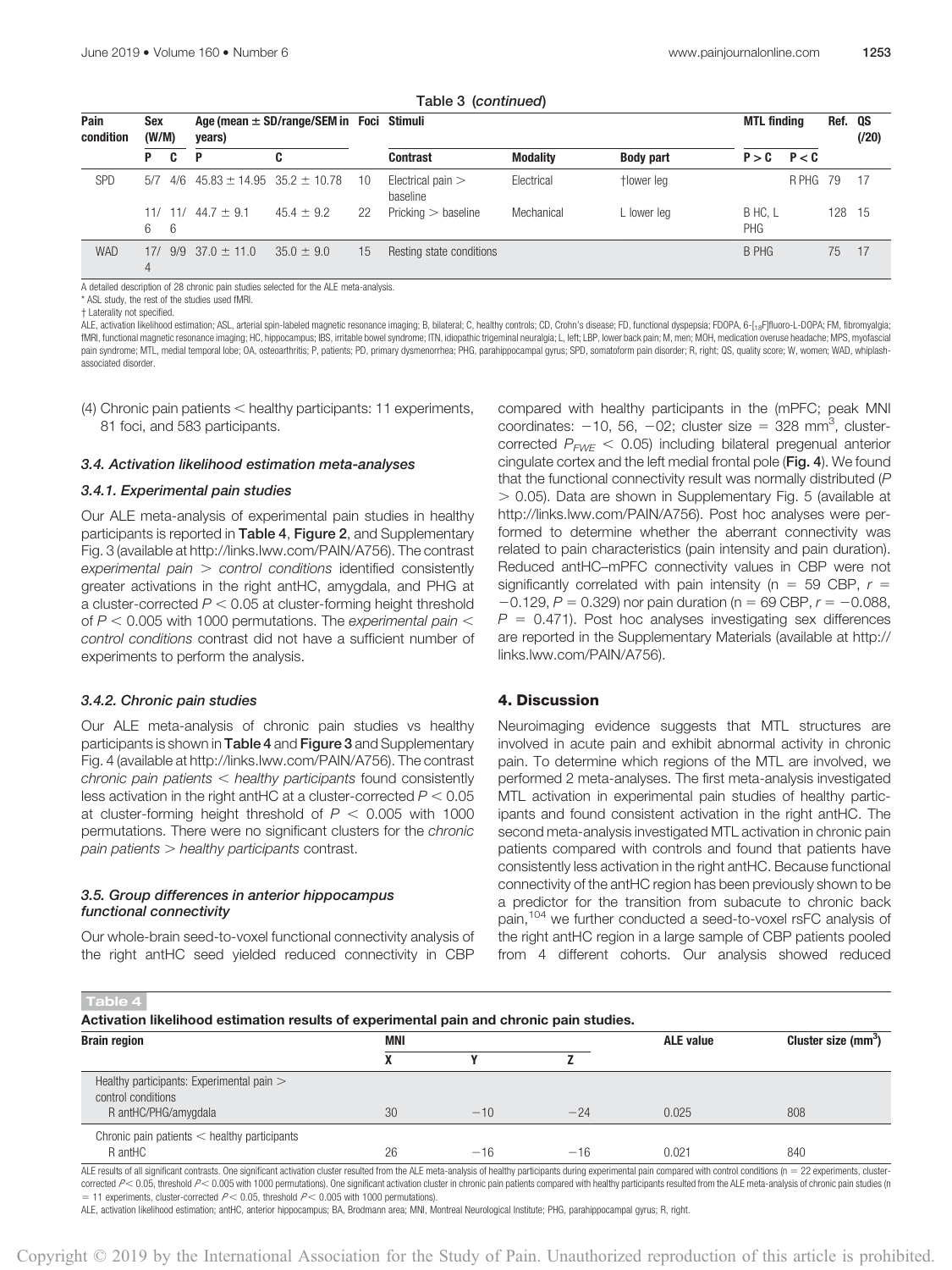

Figure 2. Peak activation in the anterior hippocampus in healthy participants during experimental pain conditions, compared with control conditions. The ALE meta-analysis of noxious experimental conditions and baseline conditions in healthy participants with MTL activation (n = 22 experiments). (A) Close-up of foci activation in the MTL, color-labelled according to stimuli. (B) The map shows one significant cluster (red) in the right anterior hippocampus (antHC), parahippocampal gyrus, and amygdala (cluster-corrected  $P < 0.05$ , cluster-forming height threshold of  $P < 0.005$  with 1000 permutations). (C) The map shows the delineation of the significant cluster in red and the different regions of the MTL: parahippocampal gyrus (yellow), amygdala (blue), and hippocampus (green).<br>The black line represents MNI, Y =–21, which represents the MTL, medial temporal lobe.

antHC–mPFC functional connectivity compared with controls. These data suggest the right antHC is involved in healthy nociception but is dysfunctional in chronic pain.

#### 4.1. Medial temporal lobe activity during experimental pain

The first key ALE finding is that experimental pain leads to right antHC activation. The HC, PHG, and amygdala are key structures of the Papèz circuit, which is involved in memory and emotional processing. The HC/PHG is canonically responsible for learning and retention; the HC being a key structure for consolidation of contextual and spatial memory.<sup>113</sup> Notably, these MTL structures show pain-related activity in animal studies.<sup>26,33,66,81,94</sup> By contrast, several human studies have linked HC/PHG activity to a negative affect modulation of pain.11,116,118 For example, one study found greater activity in the entorhinal cortex (the major interface between the HC and neocortex) during painful heat stimuli under elevated anxiety, compared with a low-anxiety condition.111 Activity in entorhinal cortex was correlated with the midinsula in anxiety-induced hyperalgesia.<sup>111</sup> This finding is in line with the Gray-McNaughton theory of anxiety: the hippocampal formation amplifies anxiety-related signals in threatening situations.<sup>47</sup>

Furthermore, the amygdala plays an integral role in the affective component of pain and is an opiate-rich brain region.<sup>13,39,80,83,96,116,126</sup> The amygdala engages autonomic and emotional responses such as unpleasantness and fear,<sup>106</sup> suggesting an intrinsic role in pain-related negative affect processing. In the context of stress or fear, the amygdala may induce hypoalgesia to minimize pain sensation during noxious stimuli.<sup>133</sup> There are well-known antHC–amygdala interactions in both encoding and retrieval of affective information,<sup>30,108</sup> which can certainly extend to situations involving experimental pain.

To our knowledge, we present the first meta-analysis of experimental pain studies with MTL activity and report that MTL structures are consistently coactivated. Thus, our findings lend some new insights into potential memory and affective processing in this context.

# 4.2. Medial temporal lobe activity in chronic pain

Our second aim was to identify which MTL region show consistent activation in chronic pain since recent studies have highlighted the MTL as a potential site for understanding the onset and development of chronic pain.<sup>6,131</sup> Our main finding yielded consistently less activation in the right antHC in chronic pain patients, compared with controls. This antHC region overlaps with the area activated in experimental pain in healthy participants.

The HC is longitudinally divided into the antHC and posterior HC with distinct functional properties.<sup>3,113</sup> The antHC is implicated in mood-related functions,67,112 and stress modulation, $38$  likely through interactions with the amygdala. Thus, abnormal antHC activity in chronic pain may be related to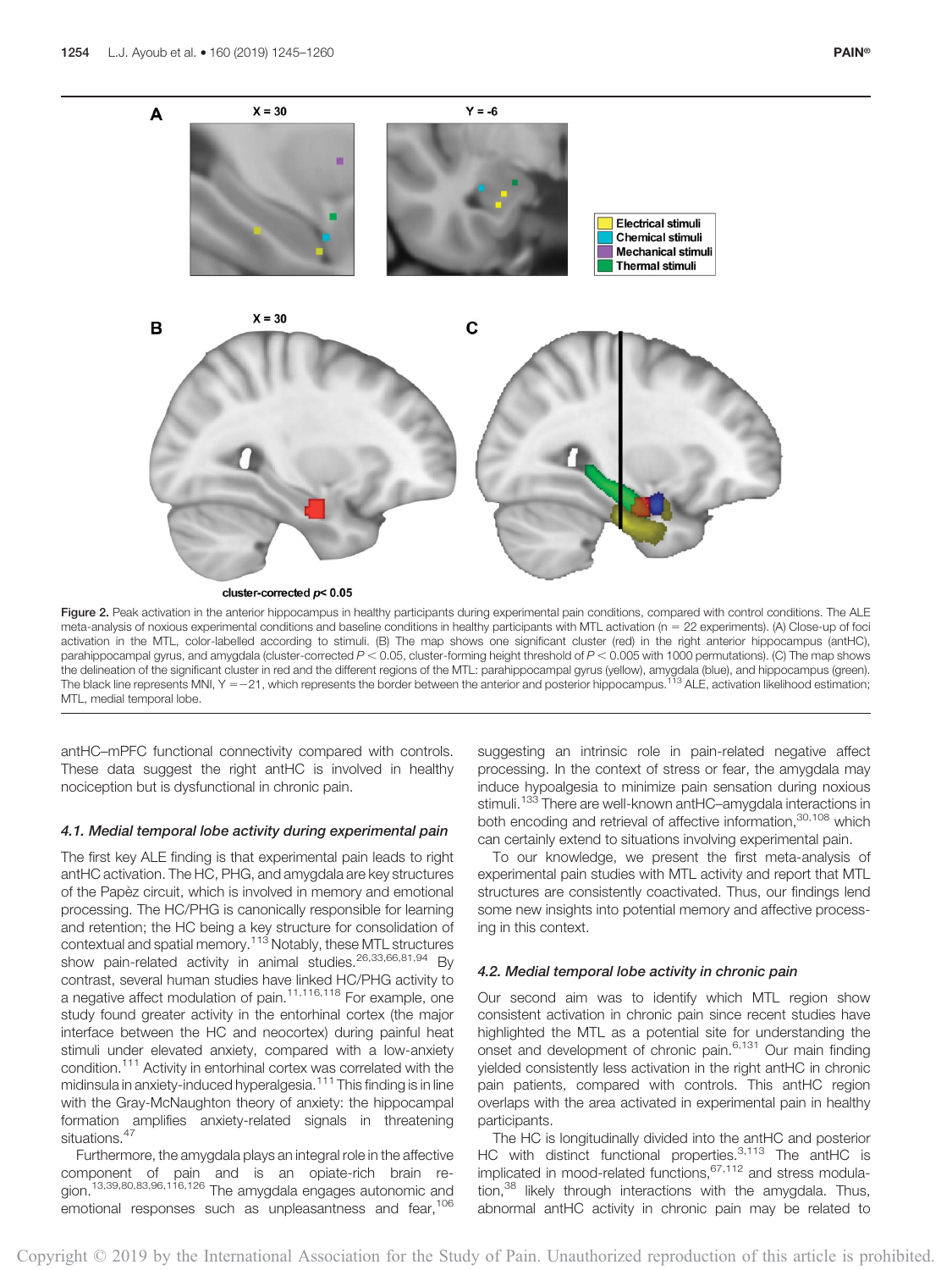

cluster-corrected  $p$ < 0.05

Figure 3. The anterior hippocampus shows significantly less activity in chronic pain, compared with healthy participants. The ALE meta-analysis compared chronic pain studies vs healthy participants with MTL activation (n = 11 experiments). (A) Close-up of foci activation in the MTL, color-labelled according to stimuli. (B) The map represents one significant cluster in the right anterior hippocampus (antHC). Patients with chronic pain had consistently lower activity in this region compared with healthy participants (cluster-corrected  $P < 0.05$  at cluster-forming height threshold of  $P < 0.005$  with 1000 permutations). (C) The map shows the cluster in relation to other MTL structures: the hippocampus (green), the amygdala (blue), and the parahippocampal (yellow). The black line represents MNI, Y = -21, which represents the border between the anterior and posterior hippocampus.<sup>113</sup> ALE, activation likelihood estimation; MTL, medial temporal lobe.

dysregulation in stress modulation. Chronic pain can be considered as a stressor, eliciting a prolonged stress response<sup>25</sup>—ie, chronic pain poses an allostatic load on the brain.16,93,132 The HC is particularly sensitive to the neurotoxic effects of prolonged exposure to stress hormones, $23,89$  thus affecting its structure<sup>93</sup> and function.<sup>51</sup> Although working memory deficits have been reported in chronic pain,<sup>12,90</sup> there has not been a systematic investigation of types of memory processes most sensitive to hippocampal dysfunction such as associative recollection. A few neuroimaging studies addressed the interruptive function of pain in relation to memory function,<sup>14,42</sup> where reduced right antHC activity and poor visual encoding were observed in response to pain stimuli.<sup>42</sup> Interestingly, HC activity is related to psychologically induced analgesia.<sup>48</sup> As such, our finding could reflect HC dysregulation related to prolonged stress exposure, with chronic pain as the stressor. The HC subregions could certainly be further investigated in the context of memory and pain in future mechanistic studies.

# 4.3. Anterior hippocampus functional connectivity in chronic low-back pain patients

Our third aim was to identify whether abnormal right antHC activity was accompanied by abnormal rsFC in CBP. We found reduced right antHC–mPFC connectivity in CBP compared with controls, in line with a previous study that showed disrupted

antHC–mPFC connectivity predicts the transition from subacute to chronic back pain.<sup>104</sup> These results suggest this aberrant connectivity is also involved in sustaining maladaptive pain, but how it is implicated in chronic pain is not well understood.

The literature indicates antHC–mPFC interaction in memory encoding and retrieval, future decision-making, and autobiographical memory.<sup>92,102</sup> Specifically, the mPFC integrates spatial and contextual information,<sup>29,60,139</sup> attributing behavioral, cognitive, and emotional relevance to a particular stimulus.<sup>139</sup> As such, the antHC–mPFC connectivity facilitates the encoding and retrieval of global schemas, contextual event information, and emotional cues and enables future memory-guided behaviors.<sup>102,117</sup> Reduced connectivity between these regions is seen in conjunction with poor autobiographical memory in patients with MTL damage<sup>91</sup> and is associated with deficits in emotional decision-making as observed previously in CBP.<sup>7</sup> Of interest, the right antHC is consistently activated to a greater extent when simulating future events compared with recalling past memories.2,119 The antHC–mPFC functional connectivity also mediates extinction learning.<sup>63,97</sup> Extinction learning is the process of forming new memories that decouple conditioned responses (eg, fear) to a stimulus (eg, tone). This results when the stimulus is repeatedly presented without the unconditioned stimulus (eg, electric shock) which caused the conditioned response.<sup>109,115</sup> Chronic stressors, including chronic pain, impair extinction learning.1,40,57,98 In particular, chronic stress blocks long-term potentiation between the HC and mPFC<sup>45,86</sup> and contributes to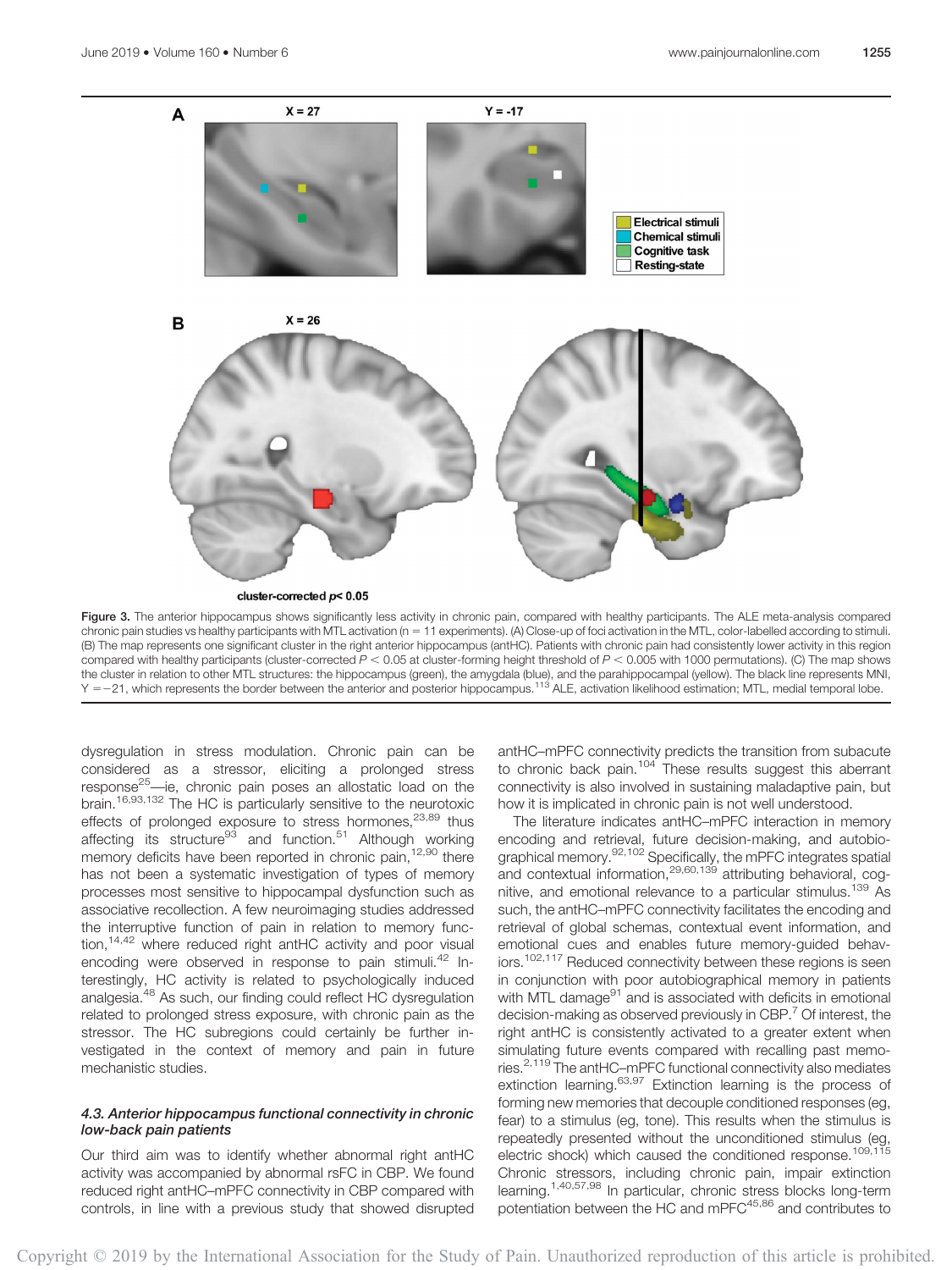

Figure 4. Chronic low-back pain patients have weaker functional connectivity to the medial prefrontal cortex. Whole-brain seed-to-voxel resting state functional connectivity in 4 data sets (n 5 156) of the right anterior hippocampus (antHC) seed in CBP compared with healthy participants. Patients had weaker functional connectivity between the right antHC, the medial prefrontal cortex, including the bilateral pregenual anterior cingulate cortex and the left medial frontal pole, compared with healthy participants (cluster size  $P_{FWE}$  < 0.05, with a cluster-forming height threshold of  $P$  < 0.001). Functional connectivity strength (mean  $\pm$  SD) is represented for both CBP and healthy participants. Significant clusters are shown on a semi-inflated MNI brain in CONN. antHC, anterior hippocampus; CBP, chronic low-back pain patients; mFP, medial frontal pole; pACC pregenual anterior cingulate cortex.

dendritic regression in mPFC and HC.<sup>74</sup> In CBP, there is impaired extinction learning and slower extinction to pain and verbal responses, $41$  and muscular reactivity $41,122$  compared with controls. Perhaps, reduced antHC–mPFC connectivity in CBP reflects a memory network deficit which fails to inhibit the memory of pain or to enable non-pain memory schemas that would allow retrieval of alternate memories.

#### 4.4. Study limitations

Chronic pain conditions are heterogeneous and, accordingly, may have different patterns of brain activity. This is compounded by individual variability in chronic pain. Hence, the antHC network found in CBP is only relevant for the specific cohorts and not representative of chronic pain as a whole. For example, in burning mouth syndrome, patients had stronger antHC–mPFC connectivity than controls, but only in the presence of spontaneous pain.<sup>65</sup> The finding that successful recovery in patients with subacute back pain is accompanied by increased antHC–mPFC connectivity<sup>104</sup> suggests it is at least robust in back pain.

Furthermore, advances in MRI technology have led to variability in data quality and coordinates collected between laboratories through years of publications. To minimize this variability, we used the Turkeltaub algorithm, which accounts for such heterogeneity. In addition, foci derived from heterogeneous statistical thresholds were included in the meta-analyses—not accounting for these studies could lead to false negative findings, and thus bias the outcome of the result. Importantly, given our article selection and use of an MTL mask, our results do not speak to the consistency of MTL activation in pain in general, nor to coactivated regions outside the MTL.

To achieve sufficient statistical power, it has been reported that an ALE meta-analysis requires 8 to 15 experiments per contrast.<sup>126,135</sup> Based on this heuristic, our contrast of healthy participants during experimental pain  $<$  control conditions was underpowered, and this negative result should be interpreted with caution.

We hope the current findings stimulate future studies that could provide a mechanistic account of antHC in pain. The seeming contradiction of greater antHC activation in acute pain and reduced activity associated with chronic pain portrays a complex role and raises questions as to whether activation magnitude is a cause or consequence of pain experience. Experimental fMRI

studies of pain and analgesia would be useful here. Furthermore, investigating functional connectivity during acute pain would be helpful to clarify how correlated activity in the target regions varies with the stimulus and task. Finally, investigating the relationship of these pain-related effects to other known functions of the antHC such as autobiographical memory retrieval or context modulation of anxiety is clearly warranted. Such studies are necessary to provide "meat on the bones" for the relationship of antHC and pain that we have identified.

# 5. Conclusion

In conclusion, we performed the first meta-analyses of the MTL in pain and determined that in studies reporting MTL abnormalities in chronic pain, the most common subregion was the antHC. The antHC has abnormal rsFC to the mPFC in CBP, reflecting cognitive and affective abnormalities. These data shed novel and important mechanistic information on the role of the HC in chronic pain.

# Conflict of interest statement

The authors have no conflict of interest to declare.

# Acknowledgments

L.J. Ayoub was supported by the Harron G. Wilson Trust Bursary, the Harron Scholarship and the UTCSP Pain Scientist Award. M. Moayedi was supported by Connaught Fund from the University of Toronto and acknowledges support from the Bertha Rosenstadt Endowment Fund. He also holds a National Science and Engineering Research Council Discovery Grant RGPIN-2018- 04908. The OPP project (Principal Investigator: A. Vania Apkarian, Ph.D. at Northwestern University) is funded by the National Institute of Neurological Disorders and Stroke (NINDS) and National Institute of Drug Abuse (NIDA). D.A. Seminowicz was funded by National Institute of Dental and Craniofacial Research R21DE023964.

Author contributions: L.J. Ayoub, M. Golosky, and M. Moayedi: article search and data aggregation; L.J. Ayoub, A. Leboucher, and M. Moayedi: analysis of data; L.J. Ayoub, A. Barnett, and M. Moayedi: drafting of manuscript; M.P. McAndrews and M. Moayedi: conception and design of study; D.A. Seminowicz,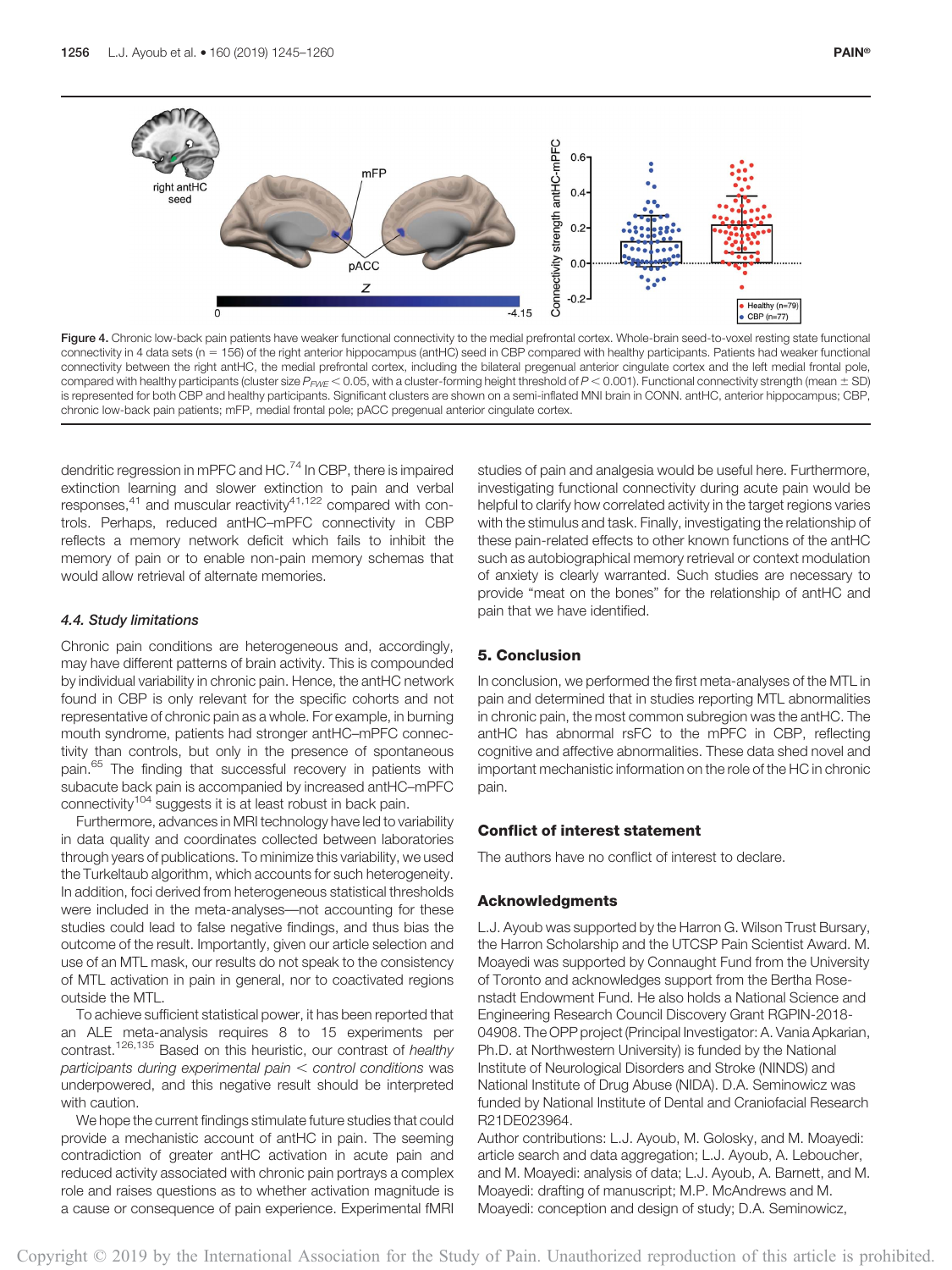M. Moayedi, and M.P. McAndrews: revising the manuscript. All authors have approved the final version and agree to be accountable for all aspects of the work.

#### Appendix A. Supplemental digital content

Supplemental digital content associated with this article can be found online at<http://links.lww.com/PAIN/A756>.

#### Article history:

Received 22 January 2018 Received in revised form 23 January 2019 Accepted 1 February 2019 Available online 8 February 2019

#### References

- [1] Abdallah CG, Geha P. Chronic pain and chronic stress: two sides of the same coin? Chronic Stress (Thousand Oaks) 2017;1. doi: 10.1177/ 2470547017704763 [E-pub ahead of print].
- [2] Addis DR, Cheng T, Roberts RP, Schacter DL. Hippocampal contributions to the episodic simulation of specific and general future events. Hippocampus 2011;21:1045–52.
- [3] Adnan A, Barnett A, Moayedi M, McCormick C, Cohn M, McAndrews MP. Distinct hippocampal functional networks revealed by tractography-based parcellation. Brain Struct Funct 2016;221: 2999–3012.
- [4] Aizawa E, Sato Y, Kochiyama T, Saito N, Izumiyama M, Morishita J, Kanazawa M, Shima K, Mushiake H, Hongo M, Fukudo S. Altered cognitive function of prefrontal cortex during error feedback in patients with irritable bowel syndrome, based on FMRI and dynamic causal modeling. Gastroenterology 2012;143:1188–98.
- [5] Andresen V, Bach DR, Poellinger A, Tsrouya C, Stroh A, Foerschler A, Georgiewa P, Zimmer C, Mönnikes H. Brain activation responses to subliminal or supraliminal rectal stimuli and to auditory stimuli in irritable bowel syndrome. Neurogastroenterol Motil 2005;17:827–37.
- [6] Apkarian AV, Mutso AA, Centeno MV, Kan L, Wu M, Levinstein M, Banisadr G, Gobeske KT, Miller RJ, Radulovic J, Hen R, Kessler JA. Role of adult hippocampal neurogenesis in persistent pain. PAIN 2016;157: 418–28.
- [7] Apkarian AV, Sosa Y, Krauss BR, Thomas PS, Fredrickson BE, Levy RE, Harden RN, Chialvo DR. Chronic pain patients are impaired on an emotional decision-making task. PAIN 2004;108:129–36.
- [8] Bao CH, Liu P, Liu HR, Wu LY, Jin XM, Wang SY, Shi Y, Zhang JY, Zeng XQ, Ma LL, Qin W, Zhao JM, Calhoun VD, Tian J, Wu HG. Differences in regional homogeneity between patients with Crohn's disease with and without abdominal pain revealed by resting-state functional magnetic resonance imaging. PAIN 2016;157:1037–44.
- [9] Barke A, Preis MA, Schmidt-Samoa C, Baudewig J, Kröner-Herwig B, Dechent P. Neural correlates differ in high and low fear-avoidant chronic low back pain patients when imagining back-straining movements. J Pain 2016;17:930–43.
- [10] Behzadi Y, Restom K, Liau J, Liu TT. A component based noise correction method (CompCor) for BOLD and perfusion based fMRI. Neuroimage 2007;37:90–101.
- [11] Berna C, Leknes S, Holmes EA, Edwards RR, Goodwin GM, Tracey I. Induction of depressed mood disrupts emotion regulation neurocircuitry and enhances pain unpleasantness. Biol Psychiatry 2010;67:1083–90.
- [12] Berryman C, Stanton TR, Jane Bowering K, Tabor A, McFarlane A, Lorimer Moseley G. Evidence for working memory deficits in chronic pain: a systematic review and meta-analysis. PAIN 2013;154: 1181–96.
- [13] Bingel U, Quante M, Knab R, Bromm B, Weiller C, Büchel C. Subcortical structures involved in pain processing: evidence from single-trial fMRI. PAIN 2002;99:313–21.
- [14] Bingel U, Rose M, Gläscher J, Büchel C. fMRI reveals how pain modulates visual object processing in the ventral visual stream. Neuron 2007;55:157–67.
- [15] Bogdanov VB, Viganò A, Noirhomme Q, Bogdanova OV, Guy N, Laureys S, Renshaw PF, Dallel R, Phillips C, Schoenen J. Cerebral responses and role of the prefrontal cortex in conditioned pain modulation: an fMRI study in healthy subjects. Behav Brain Res 2015; 281:187–98.
- [16] Borsook D. A future without chronic pain: neuroscience and clinical research. Cerebrum 2012;2012:7.
- [17] Brett M, Johnsrude IS, Owen AM. The problem of functional localization in the human brain. Nat Rev Neurosci 2002;3:243–9.
- [18] Burns E, Chipchase LS, Schabrun SM. Primary sensory and motor cortex function in response to acute muscle pain: a systematic review and meta-analysis. Eur J Pain 2016;20:1203–13.
- [19] Ceko M, Shir Y, Ouellet JA, Ware MA, Stone LS, Seminowicz DA. Partial recovery of abnormal insula and dorsolateral prefrontal connectivity to cognitive networks in chronic low back pain after treatment. Hum Brain Mapp 2015;36:2075–92.
- [20] Chen Z, Chen X, Liu M, Dong Z, Ma L, Yu S. Altered functional connectivity architecture of the brain in medication overuse headache using resting state fMRI. J Headache Pain 2017;18:25.
- [21] Clemens B, Junger J, Pauly K, Neulen J, Neuschaefer-Rube C, Frölich D, Mingoia G, Derntl B, Habel U. Male-to-female gender dysphoria: gender-specific differences in resting-state networks. Brain Behav 2017;7:e00691.
- [22] Coen SJ, Kano M, Farmer AD, Kumari V, Giampietro V, Brammer M, Williams SC, Aziz Q. Neuroticism influences brain activity during the experience of visceral pain. Gastroenterology 2011;141:909–17 e901.
- [23] Conrad CD. Chronic stress-induced hippocampal vulnerability: the glucocorticoid vulnerability hypothesis. Rev Neurosci 2008;19: 395–411.
- [24] Davis KD, Moayedi M. Central mechanisms of pain revealed through functional and structural MRI. J Neuroimmune Pharmacol 2013;8: 518–34.
- [25] Dedovic K, Duchesne A, Andrews J, Engert V, Pruessner JC. The brain and the stress axis: the neural correlates of cortisol regulation in response to stress. Neuroimage 2009;47:864–71.
- [26] Delgado JM. Cerebral structures involved in transmission and elaboration of noxious stimulation. J Neurophysiol 1955;18:261–75.
- [27] Derbyshire SW, Jones AK, Gyulai F, Clark S, Townsend D, Firestone LL. Pain processing during three levels of noxious stimulation produces differential patterns of central activity. PAIN 1997;73:431–45.
- [28] Dixon ML, De La Vega A, Mills C, Andrews-Hanna J, Spreng RN, Cole MW, Christoff K. Heterogeneity within the frontoparietal control network and its relationship to the default and dorsal attention networks. Proc Natl Acad Sci U S A 2018;115:E1598–607.
- [29] Dolan RJ, Fletcher PC. Dissociating prefrontal and hippocampal function in episodic memory encoding. Nature 1997;388:582–5.
- [30] Dolcos F, LaBar KS, Cabeza R. Remembering one year later: role of the amygdala and the medial temporal lobe memory system in retrieving emotional memories. Proc Natl Acad Sci U S A 2005;102:2626–31.
- [31] Downs SH, Black N. The feasibility of creating a checklist for the assessment of the methodological quality both of randomised and nonrandomised studies of health care interventions. J Epidemiol Community Health 1998;52:377–84.
- [32] Duerden EG, Albanese MC. Localization of pain-related brain activation: a meta-analysis of neuroimaging data. Hum Brain Mapp 2013;34: 109–49.
- [33] Dutar P, Lamour Y, Jobert A. Activation of identified septo-hippocampal neurons by noxious peripheral stimulation. Brain Res 1985;328:15–21.
- [34] Eck J, Richter M, Straube T, Miltner WH, Weiss T. Affective brain regions are activated during the processing of pain-related words in migraine patients. PAIN 2011;152:1104–13.
- [35] Eickhoff SB, Bzdok D, Laird AR, Kurth F, Fox PT. Activation likelihood estimation meta-analysis revisited. Neuroimage 2012;59:2349–61.
- [36] Eickhoff SB, Laird AR, Grefkes C, Wang LE, Zilles K, Fox PT. Coordinate-based activation likelihood estimation meta-analysis of neuroimaging data: a random-effects approach based on empirical estimates of spatial uncertainty. Hum Brain Mapp 2009;30:2907–26.
- [37] Fairhurst M, Wiech K, Dunckley P, Tracey I. Anticipatory brainstem activity predicts neural processing of pain in humans. PAIN 2007;128: 101–10.
- [38] Fanselow MS, Dong HW. Are the dorsal and ventral hippocampus functionally distinct structures? Neuron 2010;65:7–19.
- [39] Fields HL. Pain modulation: expectation, opioid analgesia and virtual pain. Prog Brain Res 2000;122:245–53.
- [40] Flor H. The functional organization of the brain in chronic pain. Prog Brain Res 2000;129:313–22.
- [41] Flor H, Knost B, Birbaumer N. The role of operant conditioning in chronic pain: an experimental investigation. PAIN 2002;95:111–8.
- [42] Forkmann K, Wiech K, Ritter C, Sommer T, Rose M, Bingel U. Painspecific modulation of hippocampal activity and functional connectivity during visual encoding. J Neurosci 2013;33:2571–81.
- [43] Galli G, Santarnecchi E, Feurra M, Bonifazi M, Rossi S, Paulus MP, Rossi A. Individual and sex-related differences in pain and relief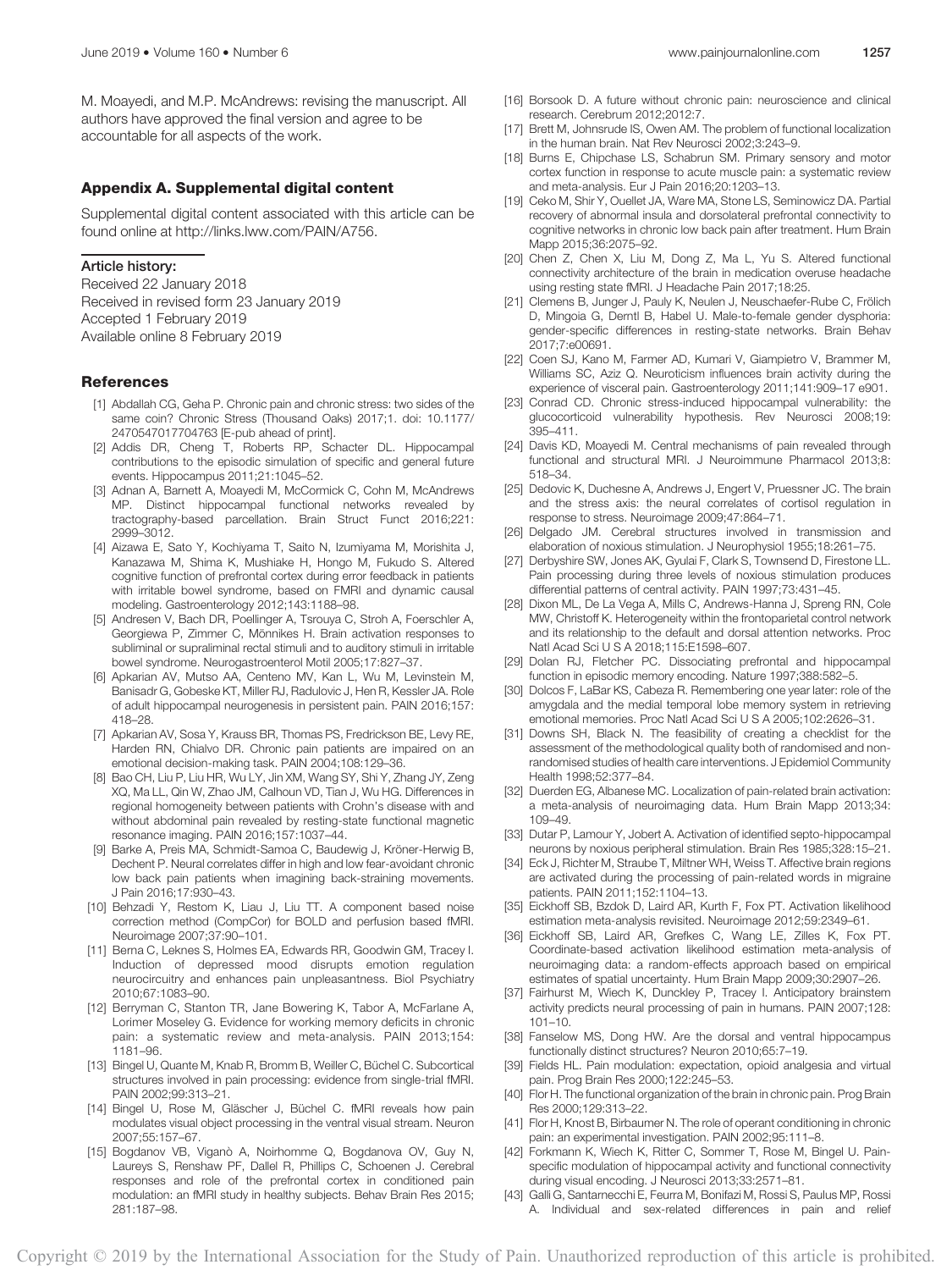responsiveness are associated with differences in resting-state functional networks in healthy volunteers. Eur J Neurosci 2016;43: 486–93.

- [44] Gao Q, Xu F, Jiang C, Chen Z, Chen H, Liao H, Zhao L. Decreased functional connectivity density in pain-related brain regions of female migraine patients without aura. Brain Res 2016;1632:73–81.
- [45] Garcia R, Spennato G, Nilsson-Todd L, Moreau JL, Deschaux O. Hippocampal low-frequency stimulation and chronic mild stress similarly disrupt fear extinction memory in rats. Neurobiol Learn Mem 2008;89: 560–6.
- [46] Gonzalez-Roldan AM, Bomba IC, Diesch E, Montoya P, Flor H, Kamping S. Controllability and hippocampal activation during pain expectation in fibromyalgia syndrome. Biol Psychol 2016;121:39–48.
- [47] Gray JA, McNaughton N. The Neuropsychology of Anxiety. Oxford: Oxford Univ Press, 2000.
- [48] Hashmi JA, Kong J, Spaeth R, Khan S, Kaptchuk TJ, Gollub RL. Functional network architecture predicts psychologically mediated analgesia related to treatment in chronic knee pain patients. J Neurosci 2014;34:3924–36.
- [49] Hebben N, Corkin S, Eichenbaum H, Shedlack K. Diminished ability to interpret and report internal states after bilateral medial temporal resection: case H.M. Behav Neurosci 1985;99:1031–9.
- [50] Henderson LA, Gandevia SC, Macefield VG. Gender differences in brain activity evoked by muscle and cutaneous pain: a retrospective study of single-trial fMRI data. Neuroimage 2008;39:1867–76.
- [51] Herman JP, Ostrander MM, Mueller NK, Figueiredo H. Limbic system mechanisms of stress regulation: hypothalamo-pituitary-adrenocortical axis. Prog Neuropsychopharmacol Biol Psychiatry 2005;29:1201–13.
- [52] Hjelmervik H, Hausmann M, Osnes B, Westerhausen R, Specht K. Resting states are resting traits—an FMRI study of sex differences and menstrual cycle effects in resting state cognitive control networks. PLoS One 2014;9:e103492.
- [53] Hong JY, Kilpatrick LA, Labus J, Gupta A, Jiang Z, Ashe-McNalley C, Stains J, Heendeniya N, Ebrat B, Smith S, Tillisch K, Naliboff B, Mayer EA. Patients with chronic visceral pain show sex-related alterations in intrinsic oscillations of the resting brain. J Neurosci 2013;33: 11994–2002.
- [54] Howard MA, Krause K, Khawaja N, Massat N, Zelaya F, Schumann G, Huggins JP, Vennart W, Williams SC, Renton TF. Beyond patient reported pain: perfusion magnetic resonance imaging demonstrates reproducible cerebral representation of ongoing post-surgical pain. PLoS One 2011;6:e17096.
- [55] Howard MA, Sanders D, Krause K, O'Muircheartaigh J, Fotopoulou A, Zelaya F, Thacker M, Massat N, Huggins JP, Vennart W, Choy E, Daniels M, Williams SC. Alterations in resting-state regional cerebral blood flow demonstrate ongoing pain in osteoarthritis: an arterial spin-labeled magnetic resonance imaging study. Arthritis Rheum 2012;64:3936–46.
- [56] Icenhour A, Langhorst J, Benson S, Schlamann M, Hampel S, Engler H, Forsting M, Elsenbruch S. Neural circuitry of abdominal pain-related fear learning and reinstatement in irritable bowel syndrome. Neurogastroenterol Motil 2015;27:114–27.
- [57] Izquierdo A, Wellman CL, Holmes A. Brief uncontrollable stress causes dendritic retraction in infralimbic cortex and resistance to fear extinction in mice. J Neurosci 2006;26:5733–8.
- [58] Jamadar SD, Sforazzini F, Raniga P, Ferris NJ, Paton B, Bailey MJ, Brodtmann A, Yates PA, Donnan GA, Ward SA, Woods RL, Storey E, McNeil JJ, Egan GF, Group AI. Sexual dimorphism of resting-state network connectivity in healthy ageing. J Gerontol B Psychol Sci Soc Sci 2018. doi: 10.1093/geronb/gby004 [E-pub ahead of print].
- [59] Jensen KB, Kaptchuk TJ, Chen X, Kirsch I, Ingvar M, Gollub RL, Kong J. A neural mechanism for nonconscious activation of conditioned placebo and nocebo responses. Cereb Cortex 2015;25:3903–10.
- [60] Jin J, Maren S. Prefrontal-hippocampal interactions in memory and emotion. Front Syst Neurosci 2015;9:170.
- [61] Jin L, Yang X, Liu P, Sun J, Chen F, Xu Z, Qin W, Tian J. Dynamic abnormalities of spontaneous brain activity in women with primary dysmenorrhea. J Pain Res 2017;10:699–707.
- [62] Johnstone T, Salomons TV, Backonja MM, Davidson RJ. Turning on the alarm: the neural mechanisms of the transition from innocuous to painful sensation. Neuroimage 2012;59:1594–601.
- [63] Kalisch R, Korenfeld E, Stephan KE, Weiskopf N, Seymour B, Dolan RJ. Context-dependent human extinction memory is mediated by a ventromedial prefrontal and hippocampal network. J Neurosci 2006; 26:9503–11.
- [64] Kano M, Farmer AD, Aziz Q, Giampietro VP, Brammer MJ, Williams SC, Fukudo S, Coen SJ. Sex differences in brain response to anticipated and experienced visceral pain in healthy subjects. Am J Physiol Gastrointest Liver Physiol 2013;304:G687–99.
- [65] Khan SA, Keaser ML, Meiller TF, Seminowicz DA. Altered structure and function in the hippocampus and medial prefrontal cortex in patients with burning mouth syndrome. PAIN 2014;155:1472–80.
- [66] Khanna S, Sinclair JG. Noxious stimuli produce prolonged changes in the CA1 region of the rat hippocampus. PAIN 1989;39:337–43.
- [67] Kjelstrup KG, Tuvnes FA, Steffenach HA, Murison R, Moser EI, Moser MB. Reduced fear expression after lesions of the ventral hippocampus. Proc Natl Acad Sci U S A 2002;99:10825–30.
- [68] Kong J, Loggia ML, Zyloney C, Tu P, Laviolette P, Gollub RL. Exploring the brain in pain: activations, deactivations and their relation. PAIN 2010; 148:257–67.
- [69] Kunz M, Chen JI, Lautenbacher S, Vachon-Presseau E, Rainville P. Cerebral regulation of facial expressions of pain. J Neurosci 2011;31: 8730–8.
- [70] Laird AR, Eickhoff SB, Kurth F, Fox PM, Uecker AM, Turner JA, Robinson JL, Lancaster JL, Fox PT. ALE meta-analysis workflows via the brainmap database: progress towards a probabilistic functional brain atlas. Front Neuroinform 2009;3:23.
- [71] Laird AR, Fox PM, Price CJ, Glahn DC, Uecker AM, Lancaster JL, Turkeltaub PE, Kochunov P, Fox PT. ALE meta-analysis: controlling the false discovery rate and performing statistical contrasts. Hum Brain Mapp 2005;25:155–64.
- [72] Larsson MB, Tillisch K, Craig AD, Engstrom M, Labus J, Naliboff B, Lundberg P, Strom M, Mayer EA, Walter SA. Brain responses to visceral stimuli reflect visceral sensitivity thresholds in patients with irritable bowel syndrome. Gastroenterology 2012;142:463–72.e463.
- [73] Lee HF, Hsieh JC, Lu CL, Yeh TC, Tu CH, Cheng CM, Niddam DM, Lin HC, Lee FY, Chang FY. Enhanced affect/cognition-related brain responses during visceral placebo analgesia in irritable bowel syndrome patients. PAIN 2012;153:1301–10.
- [74] Leuner B, Gould E. Structural plasticity and hippocampal function. Annu Rev Psychol 2010;61:111–3, C111–113.
- [75] Linnman C, Appel L, Söderlund A, Frans O, Engler H, Furmark T, Gordh T, Långström B, Fredrikson M. Chronic whiplash symptoms are related to altered regional cerebral blood flow in the resting state. Eur J Pain 2009;13:65–70.
- [76] Liu P, Qin W, Wang J, Zeng F, Zhou G, Wen H, von Deneen KM, Liang F, Gong Q, Tian J. Identifying neural patterns of functional dyspepsia using multivariate pattern analysis: a resting-state FMRI study. PLoS One 2013;8:e68205.
- [77] Liu P, Zeng F, Zhou G, Wang J, Wen H, von Deneen KM, Qin W, Liang F, Tian J. Alterations of the default mode network in functional dyspepsia patients: a resting-state fmri study. Neurogastroenterol Motil 2013;25: e382–8.
- [78] Lorenz IH, Egger K, Schubert H, Schnürer C, Tiefenthaler W, Hohlrieder M, Schocke MF, Kremser C, Esterhammer R, Ischebeck A, Moser PL, Kolbitsch C. Lornoxicam characteristically modulates cerebral painprocessing in human volunteers: a functional magnetic resonance imaging study. Br J Anaesth 2008;100:827–33.
- [79] Luo Y, Yan C, Huang T, Fan M, Liu L, Zhao Z, Ni K, Jiang H, Huang X, Lu Z, Wu W, Zhang M, Fan X. Altered neural correlates of emotion associated pain processing in persistent somatoform pain disorder: an fMRI study. Pain Pract 2016;16:969–79.
- [80] Ma X, Li S, Tian J, Jiang G, Wen H, Wang T, Fang J, Zhan W, Xu Y. Altered brain spontaneous activity and connectivity network in irritable bowel syndrome patients: a resting-state fMRI study. Clin Neurophysiol 2015;126:1190–7.
- [81] Maclean PD, Delgado JM. Electrical and chemical stimulation of frontotemporal portion of limbic system in the waking animal. Electroencephalogr Clin Neurophysiol 1953;5:91–100.
- [82] Maleki N, Brawn J, Barmettler G, Borsook D, Becerra L. Pain response measured with arterial spin labeling. NMR Biomed 2013;26:664–73.
- [83] Manning BH, Merin NM, Meng ID, Amaral DG. Reduction in opioid- and cannabinoid-induced antinociception in rhesus monkeys after bilateral lesions of the amygdaloid complex. J Neurosci 2001;21:8238–46.
- [84] Mano H, Kotecha G, Leibnitz K, Matsubara T, Sprenger C, Nakae A, Shenker N, Shibata M, Voon V, Yoshida W, Lee M, Yanagida T, Kawato M, Rosa MJ, Seymour B. Classification and characterisation of brain network changes in chronic back pain: a multicenter study. Wellcome Open Res 2018;3:19.
- [85] Mansour A, Baria AT, Tetreault P, Vachon-Presseau E, Chang PC, Huang L, Apkarian AV, Baliki MN. Global disruption of degree rank order: a hallmark of chronic pain. Sci Rep 2016;6:34853.
- [86] Maren S, Holmes A. Stress and fear extinction. Neuropsychopharmacology 2016;41:58–79.
- [87] Martinsen S, Flodin P, Berrebi J, Löfgren M, Bileviciute-Ljungar I, Ingvar M, Fransson P, Kosek E. Fibromyalgia patients had normal distraction related pain inhibition but cognitive impairment reflected in caudate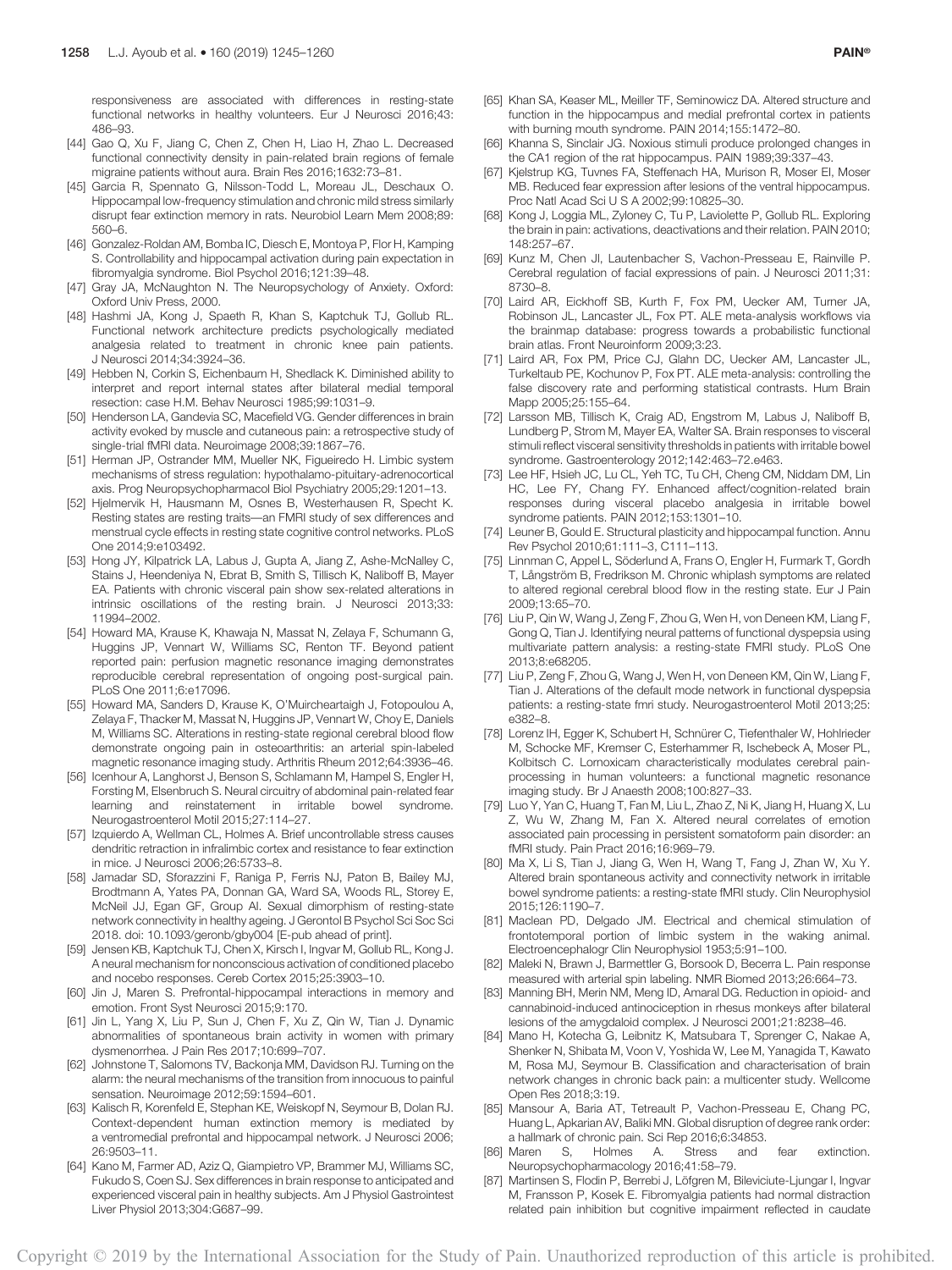nucleus and hippocampus during the Stroop Color Word Test. PLoS One 2014;9:e108637.

- [88] Matre DA, Hernandez-Garcia L, Tran TD, Casey KL. "First pain" in humans: convergent and specific forebrain responses. Mol Pain 2010;6: 81.
- [89] May A. Chronic pain may change the structure of the brain. PAIN 2008; 137:7–15.
- [90] Mazza S, Frot M, Rey AE. A comprehensive literature review of chronic pain and memory. Prog Neuropsychopharmacol Biol Psychiatry 2018; 87:183–92.
- [91] McCormick C, Moscovitch M, Valiante TA, Cohn M, McAndrews MP. Different neural routes to autobiographical memory recall in healthy people and individuals with left medial temporal lobe epilepsy. Neuropsychologia 2018;110:26–36.
- [92] McCormick C, St-Laurent M, Ty A, Valiante TA, McAndrews MP. Functional and effective hippocampal-neocortical connectivity during construction and elaboration of autobiographical memory retrieval. Cereb Cortex 2015;25:1297–305.
- [93] McEwen BS. Plasticity of the hippocampus: adaptation to chronic stress and allostatic load. Ann N Y Acad Sci 2001;933:265–77.
- [94] McKenna JE, Melzack R. Analgesia produced by lidocaine microinjection into the dentate gyrus. PAIN 1992;49:105–12.
- [95] Melzack R. The short-form McGill pain questionnaire. PAIN 1987;30: 191–7.
- [96] Meng ID, Manning BH, Martin WJ, Fields HL. An analgesia circuit activated by cannabinoids. Nature 1998;395:381–3.
- [97] Milad MR, Wright CI, Orr SP, Pitman RK, Quirk GJ, Rauch SL. Recall of fear extinction in humans activates the ventromedial prefrontal cortex and hippocampus in concert. Biol Psychiatry 2007;62: 446–54.
- [98] Miracle AD, Brace MF, Huyck KD, Singler SA, Wellman CL. Chronic stress impairs recall of extinction of conditioned fear. Neurobiol Learn Mem 2006;85:213–8.
- [99] Moher D, Liberati A, Tetzlaff J, Altman DG, Group TP. Preferred reporting items for systematic reviews and meta-analyses: the PRISMA statement. PLoS Med 2006;6:7.
- [100] Moher D, Shamseer L, Clarke M, Ghersi D, Liberati A, Petticrew M, Shekelle P, Stewart LA; Group P-P. Preferred reporting items for systematic review and meta-analysis protocols (PRISMA-P) 2015 statement. Syst Rev 2015;4:1.
- [101] Moisset X, Villain N, Ducreux D, Serrie A, Cunin G, Valade D, Calvino B, Bouhassira D. Functional brain imaging of trigeminal neuralgia. Eur J Pain 2011;15:124–31.
- [102] Moscovitch M, Cabeza R, Winocur G, Nadel L. Episodic memory and beyond: the Hippocampus and neocortex in transformation. Annu Rev Psychol 2016;67:105–34.
- [103] Moulton EA, Becerra L, Maleki N, Pendse G, Tully S, Hargreaves R, Burstein R, Borsook D. Painful heat reveals hyperexcitability of the temporal pole in interictal and ictal migraine States. Cereb Cortex 2011; 21:435–48.
- [104] Mutso AA, Petre B, Huang L, Baliki MN, Torbey S, Herrmann KM, Schnitzer TJ, Apkarian AV. Reorganization of hippocampal functional connectivity with transition to chronic back pain. J Neurophysiol 2014; 111:1065–76.
- [105] Niddam DM, Chan RC, Lee SH, Yeh TC, Hsieh JC. Central representation of hyperalgesia from myofascial trigger point. Neuroimage 2008;39:1299–306.
- [106] Paré D, Quirk GJ, Ledoux JE. New vistas on amygdala networks in conditioned fear. J Neurophysiol 2004;92:1–9.
- [107] Parkes L, Fulcher B, Yücel M, Fornito A. An evaluation of the efficacy, reliability, and sensitivity of motion correction strategies for resting-state functional MRI. Neuroimage 2018;171:415–36.
- [108] Phelps EA. Human emotion and memory: interactions of the amygdala and hippocampal complex. Curr Opin Neurobiol 2004; 14:198–202.
- [109] Phelps EA, LeDoux JE. Contributions of the amygdala to emotion processing: from animal models to human behavior. Neuron 2005;48: 175–87.
- [110] Piché M, Arsenault M, Rainville P. Dissection of perceptual, motor and autonomic components of brain activity evoked by noxious stimulation. PAIN 2010;149:453–62.
- [111] Ploghaus A, Narain C, Beckmann CF, Clare S, Bantick S, Wise R, Matthews PM, Rawlins JN, Tracey I. Exacerbation of pain by anxiety is associated with activity in a hippocampal network. J Neurosci 2001;21: 9896–903.
- [112] Pohlack ST, Nees F, Ruttorf M, Schad LR, Flor H. Activation of the ventral striatum during aversive contextual conditioning in humans. Biol Psychol 2012;91:74–80.
- [113] Poppenk J, Evensmoen HR, Moscovitch M, Nadel L. Long-axis specialization of the human hippocampus. Trends Cogn Sci 2013;17: 230–40.
- [114] Power JD, Barnes KA, Snyder AZ, Schlaggar BL, Petersen SE. Spurious but systematic correlations in functional connectivity MRI networks arise from subject motion. Neuroimage 2012;59:2142–54.
- [115] Quirk GJ, Mueller D. Neural mechanisms of extinction learning and retrieval. Neuropsychopharmacology 2008;33:56–72.
- [116] Rainville P, Bao QV, Chrétien P. Pain-related emotions modulate experimental pain perception and autonomic responses. PAIN 2005; 118:306–18.
- [117] Ranganath C, Ritchey M. Two cortical systems for memory-guided behaviour. Nat Rev Neurosci 2012;13:713–26.
- [118] Roy M, Piché M, Chen JI, Peretz I, Rainville P. Cerebral and spinal modulation of pain by emotions. Proc Natl Acad Sci U S A 2009;106: 20900–5.
- [119] Schacter DL, Addis DR, Buckner RL. Remembering the past to imagine the future: the prospective brain. Nat Rev Neurosci 2007;8:657–61.
- [120] Scheinost D, Finn ES, Tokoglu F, Shen X, Papademetris X, Hampson M, Constable RT. Sex differences in normal age trajectories of functional brain networks. Hum Brain Mapp 2015;36:1524–35.
- [121] Schmidt K, Forkmann K, Sinke C, Gratz M, Bitz A, Bingel U. The differential effect of trigeminal vs. peripheral pain stimulation on visual processing and memory encoding is influenced by pain-related fear. Neuroimage 2016;134:386–95.
- [122] Schneider C, Palomba D, Flor H. Pavlovian conditioning of muscular responses in chronic pain patients: central and peripheral correlates. PAIN 2004;112:239–47.
- [123] Schreiber KL, Loggia ML, Kim J, Cahalan CM, Napadow V, Edwards RR. Painful after-sensations in fibromyalgia are linked to catastrophizing and differences in brain response in the medial temporal lobe. J Pain 2017;18:855–67.
- [124] Schwedt TJ, Chong CD, Chiang CC, Baxter L, Schlaggar BL, Dodick DW. Enhanced pain-induced activity of pain-processing regions in a case-control study of episodic migraine. Cephalalgia 2014;34: 947–58.
- [125] Shimo K, Ueno T, Younger J, Nishihara M, Inoue S, Ikemoto T, Taniguchi S, Ushida T. Visualization of painful experiences believed to trigger the activation of affective and emotional brain regions in subjects with low back pain. PLoS One 2011;6:e26681.
- [126] Simons LE, Moulton EA, Linnman C, Carpino E, Becerra L, Borsook D. The human amygdala and pain: evidence from neuroimaging. Hum Brain Mapp 2014;35:527–38.
- [127] Squire LR, Zola-Morgan S. The medial temporal lobe memory system. Science 1991;253:1380–6.
- [128] Stoeter P, Bauermann T, Nickel R, Corluka L, Gawehn J, Vucurevic G, Vossel G, Egle UT. Cerebral activation in patients with somatoform pain disorder exposed to pain and stress: an fMRI study. Neuroimage 2007; 36:418–30.
- [129] Ter Minassian A, Ricalens E, Humbert S, Duc F, Aubé C, Beydon L. Dissociating anticipation from perception: acute pain activates default mode network. Hum Brain Mapp 2013;34:2228–43.
- [130] Turkeltaub PE, Eickhoff SB, Laird AR, Fox M, Wiener M, Fox P. Minimizing within-experiment and within-group effects in activation likelihood estimation meta-analyses. Hum Brain Mapp 2012;33:1–13.
- [131] Vachon-Presseau E, Centeno MV, Ren W, Berger SE, Tetreault P, Ghantous M, Baria A, Farmer M, Baliki MN, Schnitzer TJ, Apkarian AV. The emotional brain as a predictor and amplifier of chronic pain. J Dent Res 2016;95:605–12.
- [132] Vachon-Presseau E, Roy M, Martel MO, Caron E, Marin MF, Chen J, Albouy G, Plante I, Sullivan MJ, Lupien SJ, Rainville P. The stress model of chronic pain: evidence from basal cortisol and hippocampal structure and function in humans. Brain 2013;136:815–27.
- [133] Veinante P, Yalcin I, Barrot M. The amygdala between sensation and affect: a role in pain. J Mol Psychiatry 2013;1:9.
- [134] Veldhuijzen DS, Nemenov MI, Keaser M, Zhuo J, Gullapalli RP, Greenspan JD. Differential brain activation associated with laserevoked burning and pricking pain: an event-related fMRI study. PAIN 2009;141:104–13.
- [135] Wagner S, Sebastian A, Lieb K, Tüscher O, Tadić A. A coordinate-based ALE functional MRI meta-analysis of brain activation during verbal fluency tasks in healthy control subjects. BMC Neurosci 2014;15:19.
- [136] Wang Y, Zhang X, Guan Q, Wan L, Yi Y, Liu CF. Altered reginal homogeneity of spontaneous brain activity in idiopathic trigeminal neuralgia. Neuropsychiatr Dis Treat 2015;11:2659–66.
- [137] Weissman-Fogel I, Moayedi M, Taylor KS, Pope G, Davis KD. Cognitive and default-mode resting state networks: do male and female brains "rest" differently? Hum Brain Mapp 2010;31:1713–26.